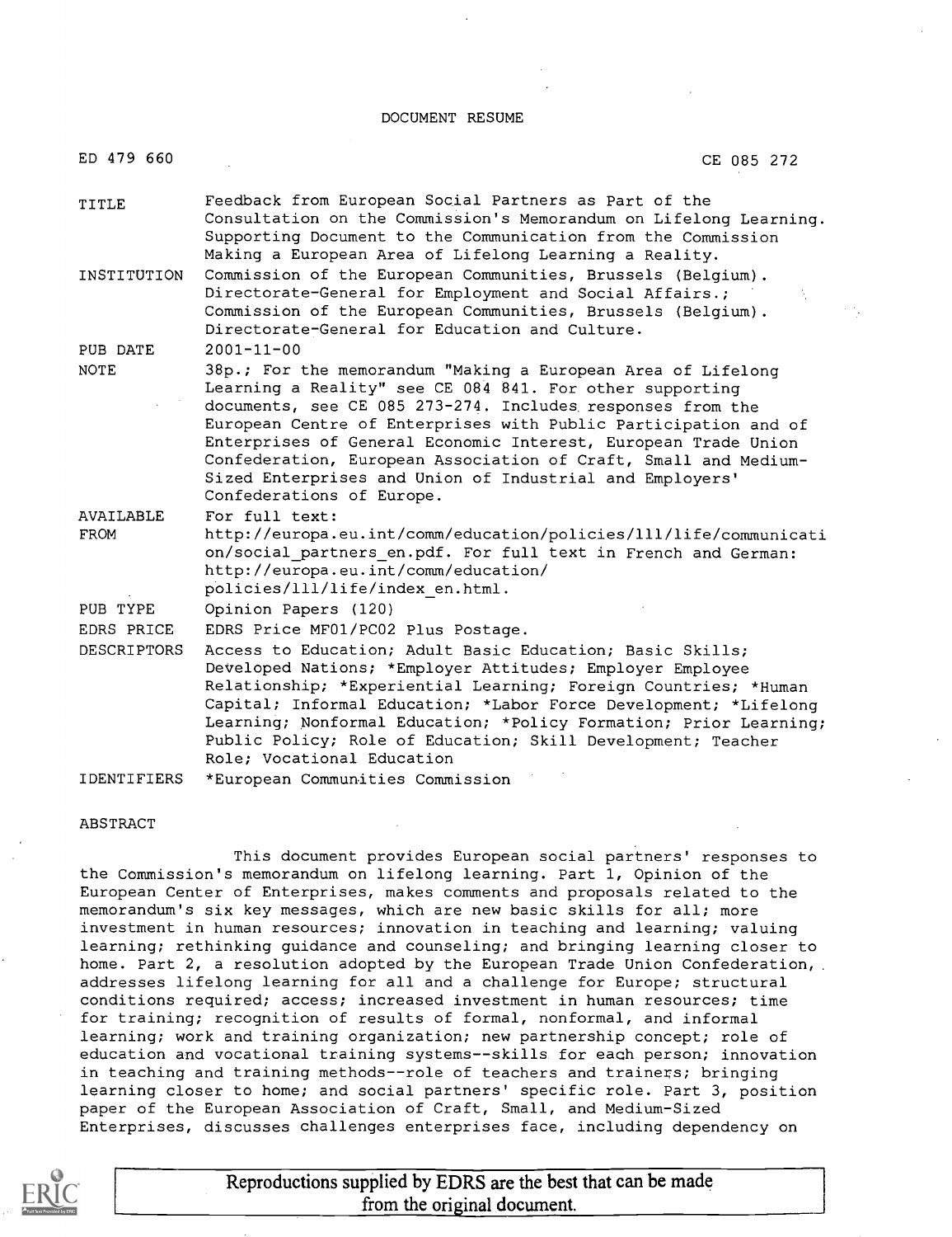employee skills, shortage of skilled labor, and lifelong learning as a shared responsibility; stresses that education and training are member states' responsibility, the entire workforce must have the opportunity for continuous training, regional organizations have a role, use of new methods must be promoted, and the individual is responsible for his/her skill development; and comments on the key messages. Part 4, Union of Industrial and Employers' Confederations of Europe's position paper, provides detailed comments on the key messages through responses to related questions. (YLB)



Reproductions supplied by EDRS are the best that can be made from the original document.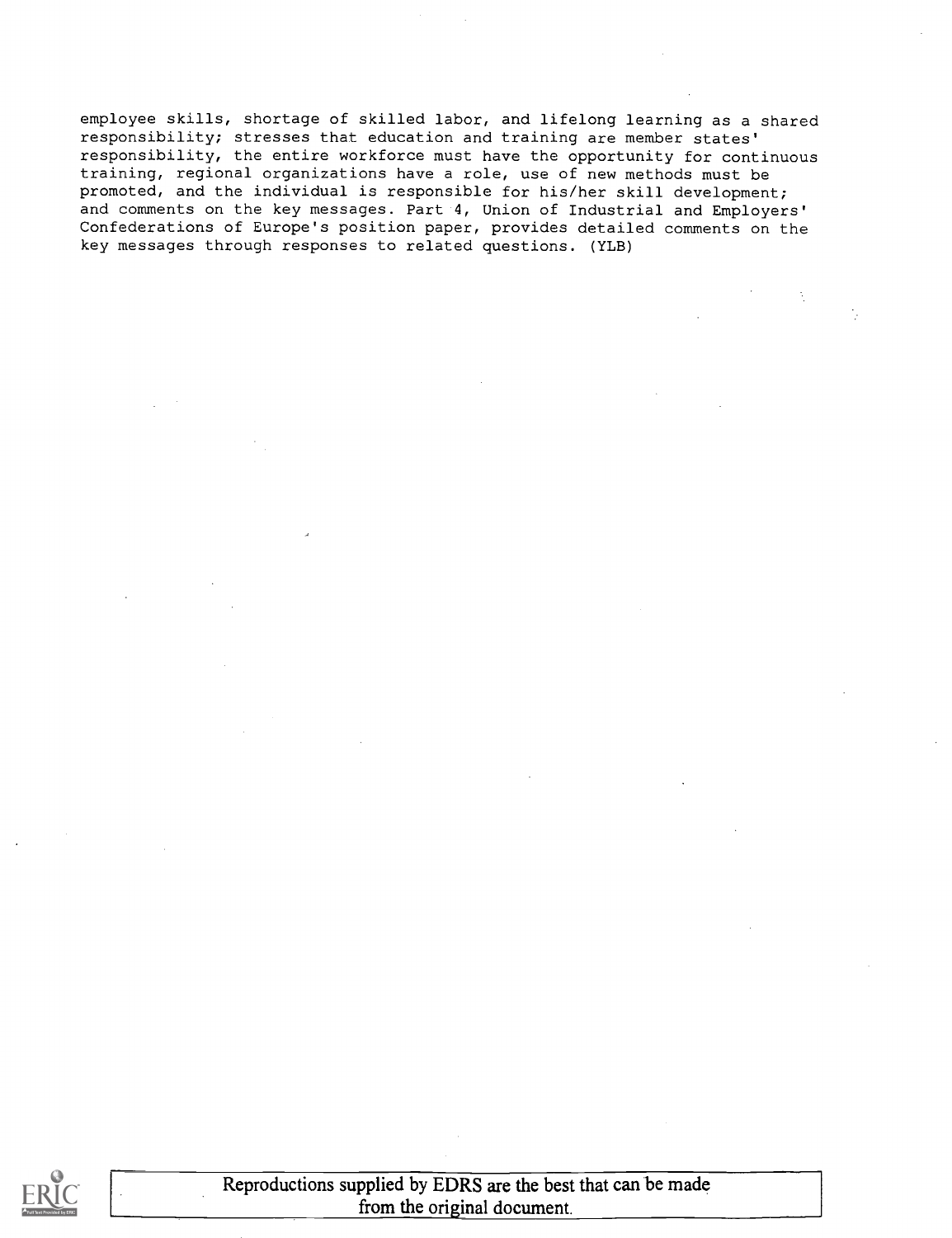$552$ 



EUROPEAN COMMISSION

Directorate-General for Education and Culture Directorate-General for Employment and Social Affairs

Supporting Document to the Communication from the Commission Making a European Area of Lifelong Learning a Reality

# FEEDBACK FROM EUROPEAN SOCIAL PARTNERS AS PART OF THE CONSULTATION ON THE COMMISSION'S MEMORANDUM ON LIFELONG LEARNING

U.S. DEPARTMENT OF EDUCATION<br>Office of Educational Research and Improvement<br>EDUCATIONAL RESOURCES INFORMATION CENTER (ERIC)

- dThis document has been reproduced as received from the person or organization originating it.
- Minor changes have been made to improve reproduction quality.

Points of view or opinions stated in this document do not necessarily represent official OERI position or policy.

PERMISSION TO REPRODUCE AND DISSEMINATE THIS MATERIAL HAS BEEN GRANTED BY

TO THE EDUCATIONAL RESOURCES INFORMATION CENTER (ERIC) 1

November 2001

# BEST COPY AVAILABLE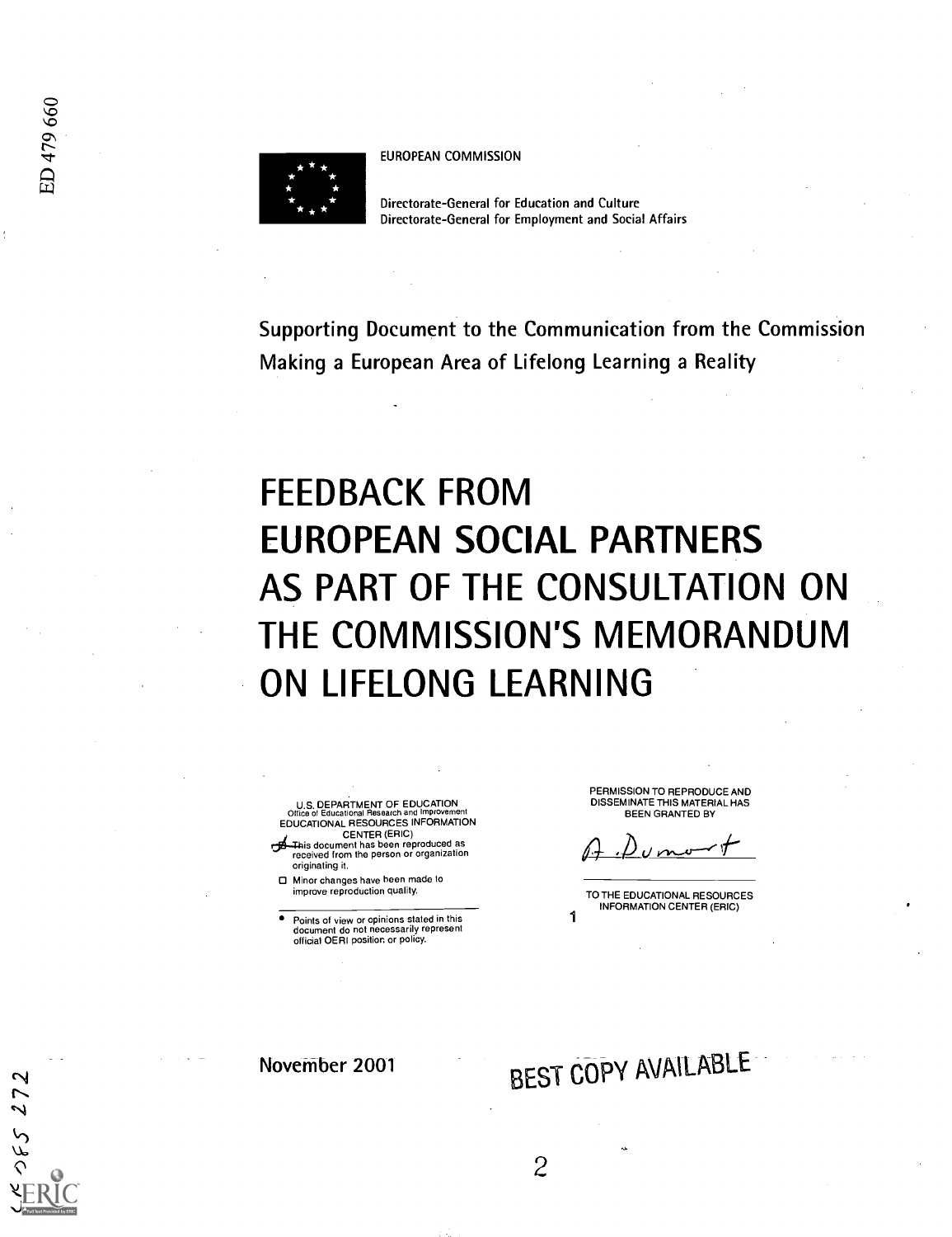# **CONTENTS**

| <b>PART ONE</b>                 |                                                                                                                                                                                 |
|---------------------------------|---------------------------------------------------------------------------------------------------------------------------------------------------------------------------------|
|                                 | EUROPEAN CENTRE OF ENTERPRISES WITH PUBLIC PARTICIPATION AND OF<br><b>ENTERPRISES OF GENERAL ECONOMIC INTEREST</b><br>Opinion on the Commission Memorandum on Lifelong Learning |
| <b>PART TWO</b>                 |                                                                                                                                                                                 |
|                                 |                                                                                                                                                                                 |
|                                 | EUROPEAN TRADE UNION CONFEDERATION<br>Resolution adopted by the ETUC Executive Committee - 13-14 June 2001, Brussels - on<br>the Commission Memorandum on Lifelong Leaming      |
|                                 |                                                                                                                                                                                 |
| <b>PART THREE</b>               |                                                                                                                                                                                 |
|                                 | EUROPEAN ASSOCIATON OF CRAFT, SMALL AND MEDIUM-SIZED ENTERPRISES<br>UEAPME_position paper on the Commission Memorandum on Lifelong Learning                                     |
| <b>PART FOUR</b>                |                                                                                                                                                                                 |
| THE VOICE OF BUSINESS IN EUROPE | UNION OF INDUSTRIAL AND EMPLOYERS' CONFEDERATIONS OF EUROPE<br>UNICE position paper on the Commission Memorandum on Lifelong Leaming                                            |
|                                 |                                                                                                                                                                                 |
|                                 |                                                                                                                                                                                 |

# BEST COPY AVAILABLE

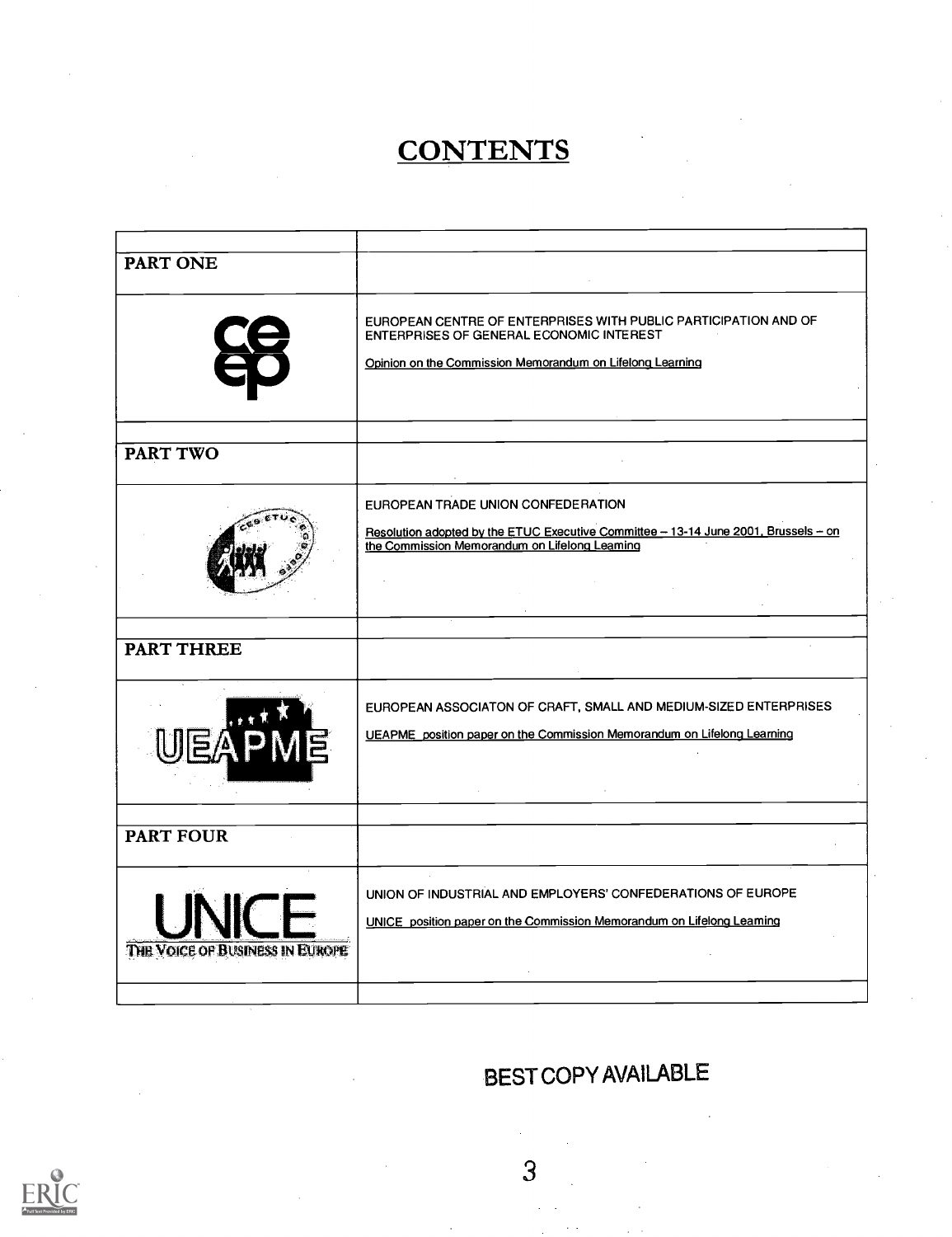# PART ONE



### EUROPEAN CENTRE OF ENTERPRISES WITH PUBLIC PARTICIPATION AND OF ENTERPRISES OF GENERAL ECONOMIC INTEREST

### Opinion on the Commission Memorandum on Lifelong Learning

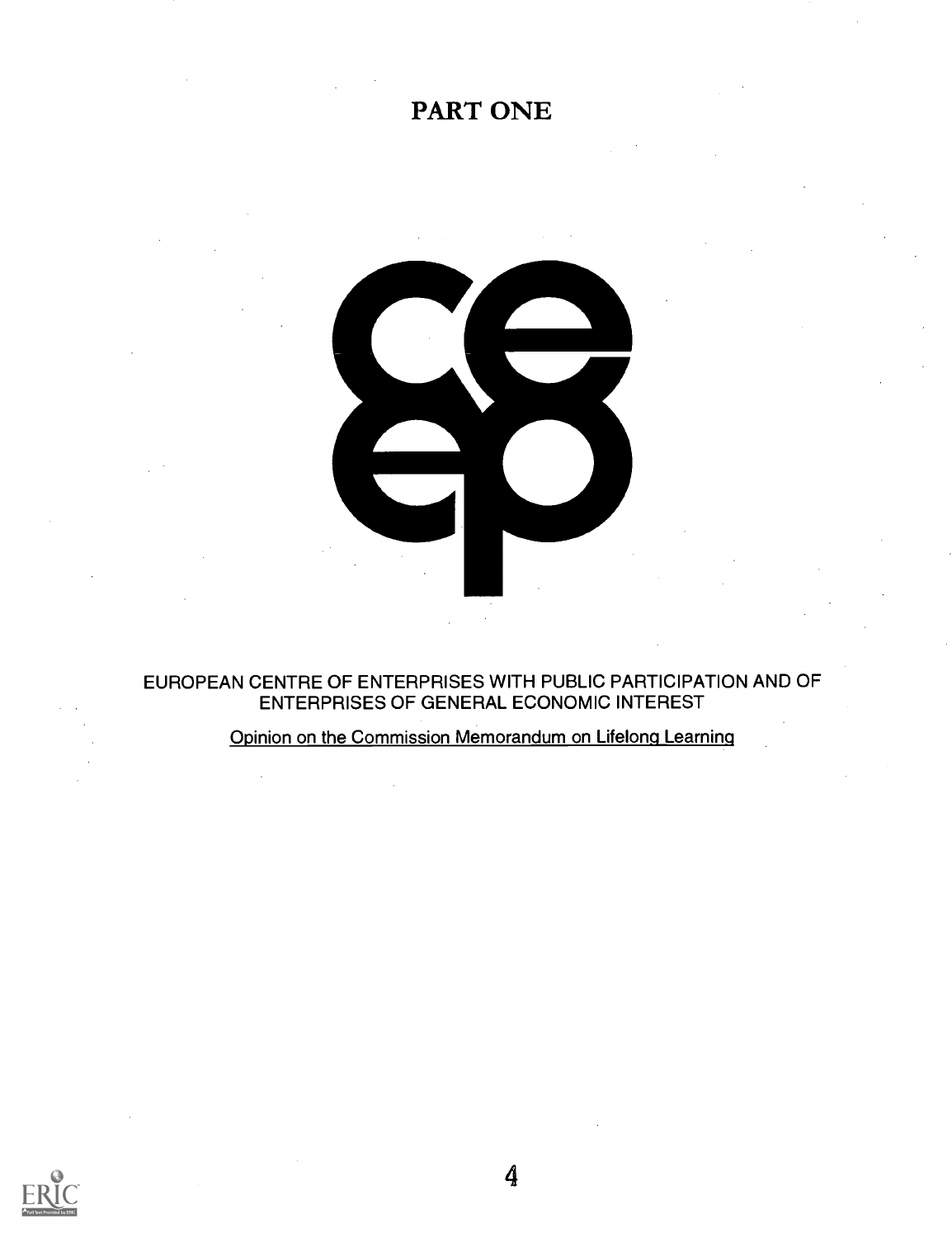CENTRE EUROPEEN DES ENTREPRISES A PARTICIPATION PUBLIQUE ET DES ENTREPRISES D'INTERET ECONOMIQUE GENERAL



EUROPEAN CENTRE OF ENTERPRISES WITH PUBLIC PARTICIPATION AND OF ENTERPRISES OF GENERAL ECONOMIC INTEREST

#### CEEP. 2001/AVIS 17

Orig. Fr  $-$  July 2001

# OPINION ON THE COMMISSION MEMORANDUM on Lifelong Learning

CEEP considers that the working paper "A Memorandum on Lifelong Learning" is an important document. It opens the debate on a European scale in the area of education and training in order to formulate objectives common to all the Member States, while retaining the principle of subsidiarity in this domain, which relates to the social and cultural policies of each country.

CEEP approves the approach outlined in the conclusions by the Portuguese Presidency of the European Council that "lifelong learning is an essential policy for the development of citizenship, social cohesion and employment".

In this spirit, CEEP welcomes the recognition, apparently for the first time, of different methods of learning, including those that take place in undertakings (formal, nonforrnal and informal learning) which all form part of the skills development of each citizen and which therefore deserve to be taken into account. In this connection, CEEP recalls that training courses fully or partly conducted in undertakings may result in qualifications recognised at branch level or by chambers of commerce and industry.

The main challenge in this area, in CEEP's view, particularly at a time when Europe's active population is ageing and the aim is to develop a knowledge-based economy and society, is to involve all players in developing lifelong learning: the authorities, undertakings, social partners, training bodies and citizens. This is the context in which CFFP would like to make a contribution.



CEEP / rue de la Charité 15, boîte 12 / 1210 Bruxelles / tél. 32-2-219 27 98 / fax 32-2-218 12 13 / E-mail : CEEP@interweb.be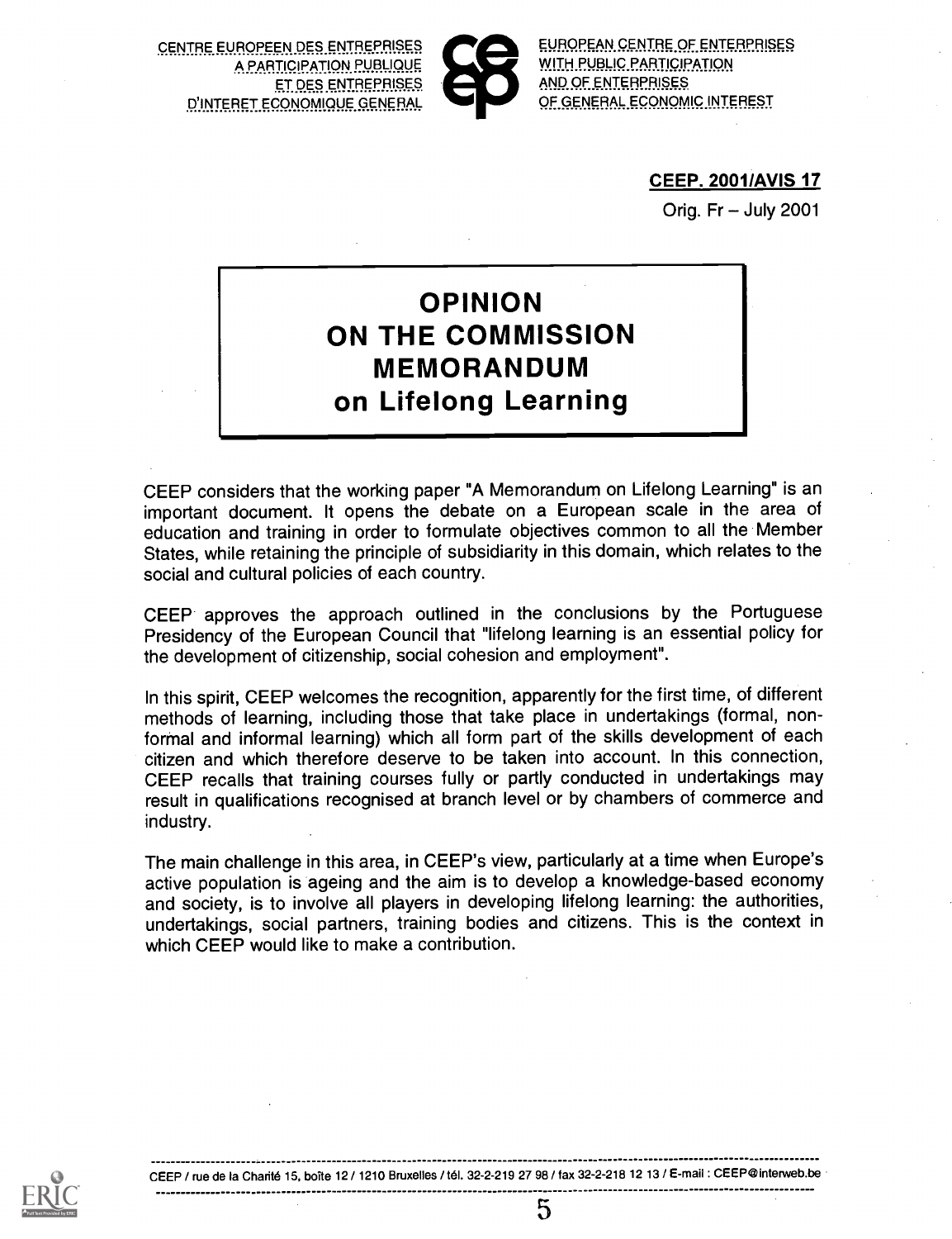Before making comments and proposals on the six key messages in the Memorandum, CEEP wishes to underline two points which it considers essential.

a) It emerges from the document that lifelong learning means seeing all learning as a seamless continuum from cradle to grave, with the essential foundation being "high quality basic education for all".

CEEP is concerned that the basic skills mentioned include languages and ICT, and that the social division linked (long before "digital knowledge") to illiteracy is not mentioned more explicitly. It is regrettable that not much attention is focused on this problem. There is probably a major challenge here for our European societies in terms of teaching and research into basic education. If this problem affecting young people as well as working adults, as shown by various studies, is not dealt with, there is a risk that the development of learning techniques using ICT, and hence often requiring perfect mastery of reading, will result in an increase in the number of people excluded from society. CEEP considers this to be one of the main problems hampering the development of lifelong learning.

b) Another obstacle could be the lack of motivation on the part of employees and citizens to engage in lifelong training. All training for adults challenges the individuals involved. Training can only be perceived as the development of skills and knowledge if they are valued and recognised at company level and by society.

Lastly, it must be remembered that the situation varies significantly in the European Union countries and in the candidate countries.

A global approach to the six messages should therefore be modelled more precisely to suit each country depending on its population, economy and lifelong learning system.

#### Key message 1: New basic skills for all

Objective Guarantee universal and continuing access to learning for gaining and renewing the skills needed for sustained participation in the knowledge society.

CEEP supports the principle of the recognition for everyone of an individual right to acquire and upgrade skills, as well as lifelong knowledge.

But this is only possible if a minimum level of skills and knowledge has been acquired during basic education.

These minimum skills and knowledge must include reading, writing and arithmetic, and socialisation skills. Second language learning must be introduced from the beginning of primary education for children.

Learning to deal with ICT also involves integrated use of these technologies by teachers in basic education.



2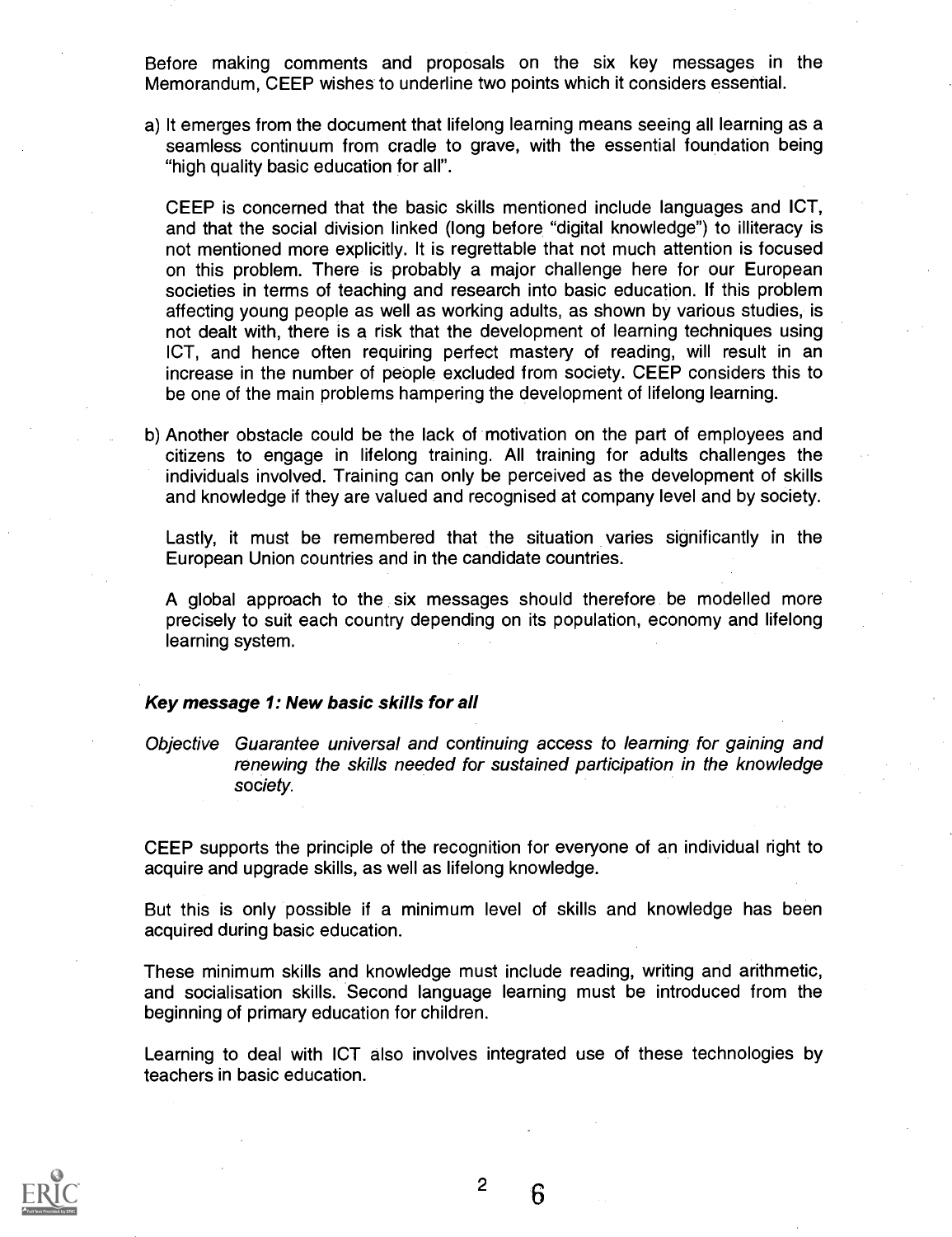A debate should be conducted on the support given to parents in their role in the education of their children, which is by necessity different from their own experience at school.

But in a rapidly evolving technological society, the upgrading of skills and knowledge also involves adults and the active population of increasingly older employees.

Adults must be motivated and encouraged to ensure this necessary acquisition of more skills. Yet it is clear that the less qualified employees are less motivated when it comes to training.

If no specific efforts are made in relation to this problem, there is a considerable risk of a growing gap between the skilled and the less skilled, with the danger of a new social division emerging.

But it is also essential to invest in research and the development of new forms of learning for adults, for instance: educational TV programmes and the establishment of local authority resources centres, as well as areas where young people and adults could work together.

With respect to ITC, CEEP is in favour of studying the introduction of a "European driving licence" for young people and adults.

#### Key message 2: More investment in human resources

Objective Visibly raise levels of investment in human resources in order to place priority on Europe's most important assets  $-$  its people

When young people leave the basic education system and start work, this should not be perceived as the end of studying. It must be made clear that people have a real right to lifelong learning.

This real right to take control of one's own training requires investment in terms of finance and time, which must be distributed among the actors involved: the authorities, employers, undertakings and employees. The part played by these actors could vary depending on the skills being developed: work-related skills or employability skills.

There are various and varied experiences, often innovative, in different countries, particularly in public service enterprises. CEEP is ready to take part in collecting and analysing good practices in this domain with other partners.

#### Key message 3: Innovation in teaching and learning

Objective Develop effective teaching and learning methods and contexts for the continuum of lifelong and lifewide learning

If there is to be a continuum in the supply of lifelong learning, there must be innovation in pedagogic research into methods of learning and investment in the

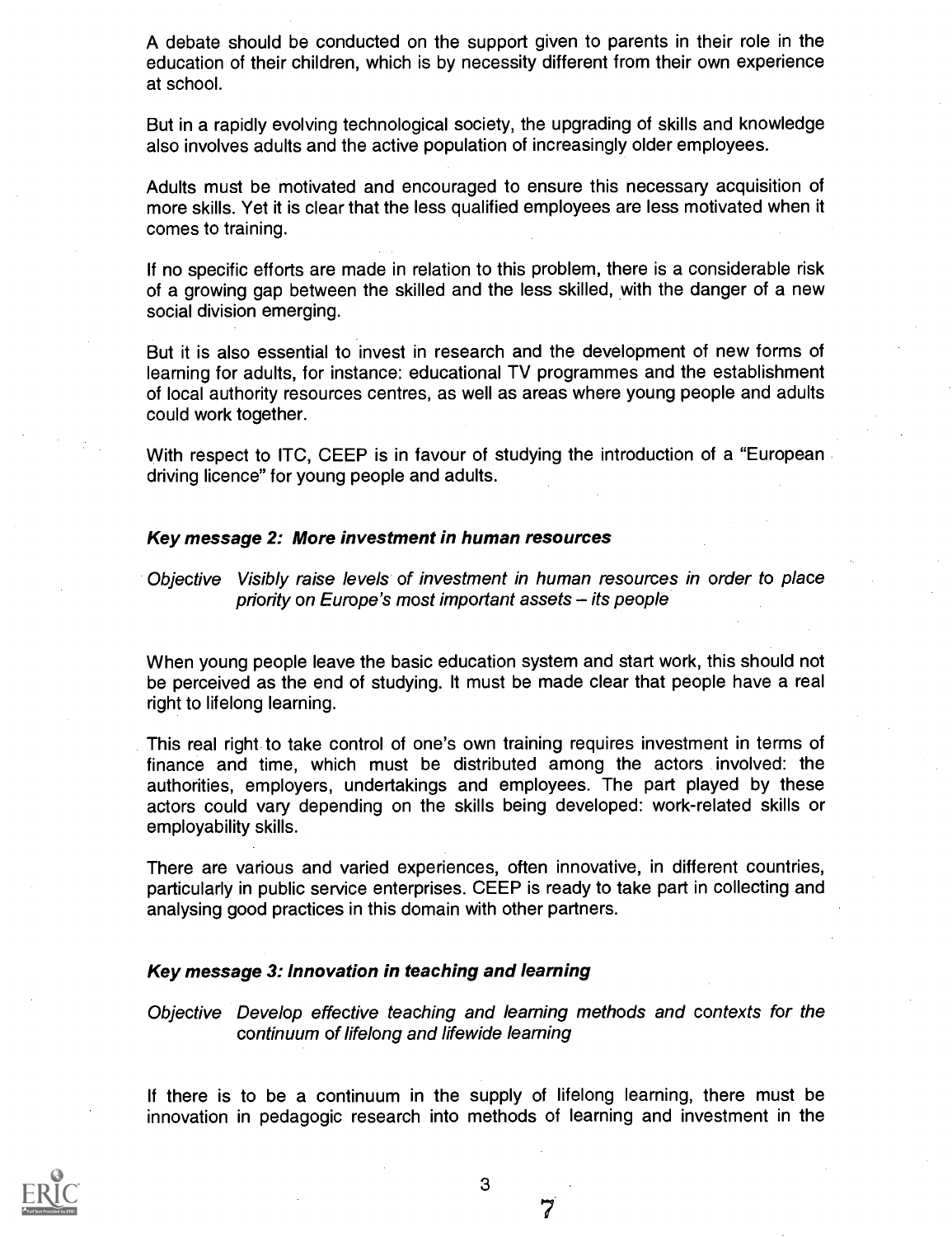development of professional skills of teachers and trainers, particularly in the field of ICT.

CEEP proposes that alternate work/training courses should be developed after basic education to enable young people still undergoing training to start finding out about the business and industrial world, as well as about transnational training schemes.

Methods of learning adapted to suit adults must be devised, without giving them the impression of "going back to school": training courses based on professional experience and the development of e-learning adapted for adults.

The development of teaching positions in companies could facilitate the introduction of new methods of learning.

The teaching and training community should be brought closer to the business and industrial world, in particular by means of in-company training courses.

Lastly, in order to develop lifelong learning, it is essential to involve employers in research and definition of the necessary skills for specific qualifications.

#### Key message 4: Valuing learning

Objective Significantly improving the ways in which learning participation and outcomes are understood and appreciated, particularly non-formal and informal learning

In a knowledge-based society where there is a will to seek full employment and mobility of workers within the European Union, it is vital that knowledge, skills and qualifications are "portable" from one EU State to another.

CEEP thinks that this aim, which can only be worked out in the long term, requires that, as a matter of priority, research and experiences involving good practices should be pursued in the field of validation and certification of skills, particularly in domains in which mobility of workers within European countries is highly desirable.

But CEEP considers that, in addition to developing informal training courses, it is also necessary to develop systems to "accredit prior experiential learning" and to provide them with legitimacy and legality on an equal footing with current qualification systems in each country.

The social partners must be closely involved in research and the collating of good practices in these areas.

#### Key message 5: Rethinking guidance and counselling

Objective Ensure that everyone can easily access good quality information and advice about learning opportunities throughout Europe and throughout their lives.



4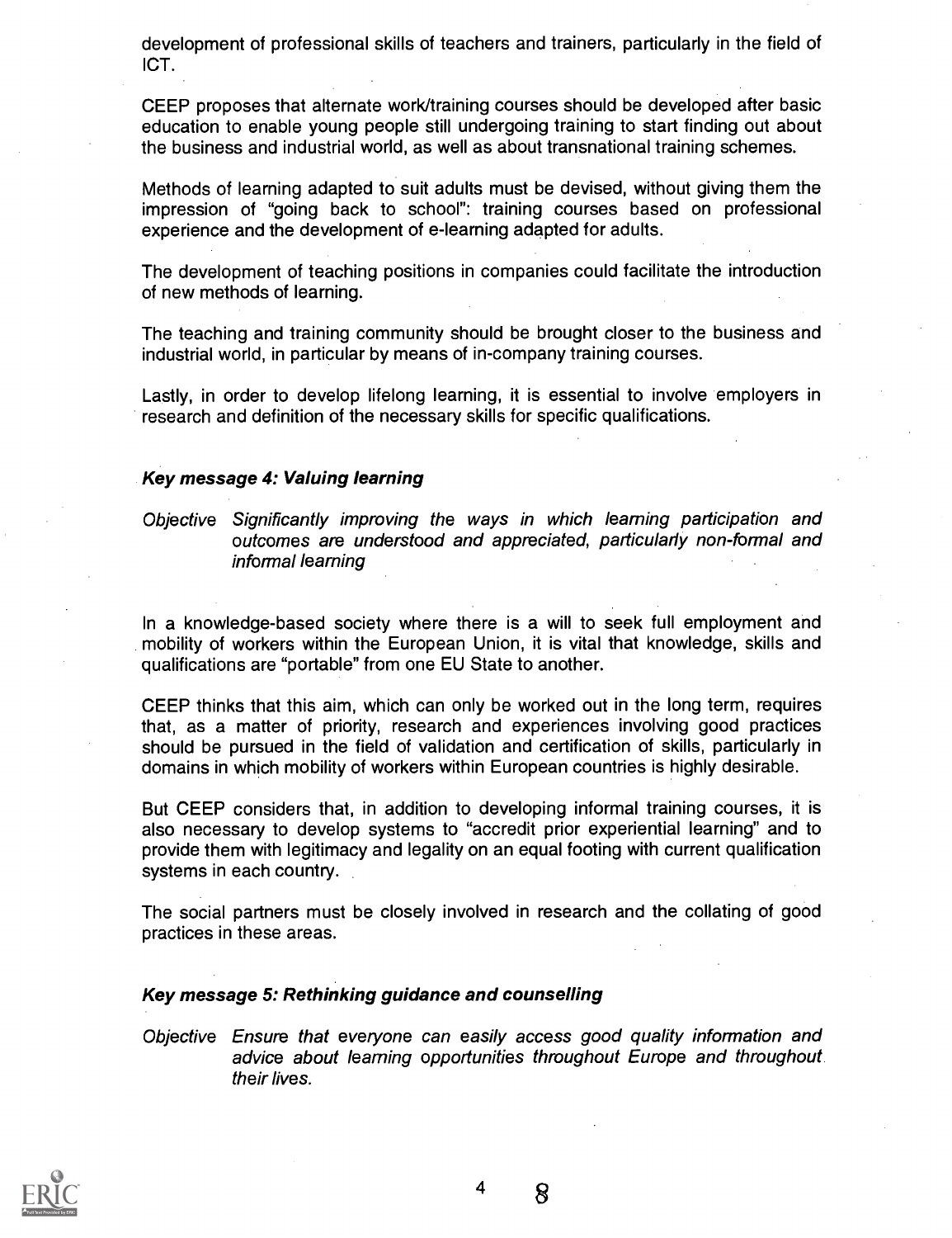If lifelong training is to be developed, workers and citizens must have the opportunity to regularly review the skills acquired and to direct their own personal and professional training path.

CEEP is in favour of introducing a right for citizens and workers, at their own initiative, to request a review of their skills in a neutral forum, independent of structures that may exist in their companies, and conducted by professionals who are independent of these companies.

The guidance and counselling services to be developed must, regardless of their status, be governed by a charter laying down ethical and quality rules as well as entitlements. It is the responsibility of the authorities, in cooperation with employers and the social partners, to draft such a charter.

Given the extent of guidance problems, self-training tools must be developed. However CEEP considers that the use of these tools must be simply a preparatory phase prior to an interview with a guidance professional.

#### Key message 6: Bringing learning closer to home

#### Objective Provide lifelong learning opportunities as close to learners as possible, in their own communities and supported through 1CT-based facilities wherever appropriate.

The mobilisation of the resources of regional and local authorities to promote lifelong learning is, in CEEP's view, a vitally important element in ensuring regional dynamism and in particular employment.

In this context CEEP is in favour of opening training venues wherever pertinent for young people and adults: in schools and training centres, companies, community centres, etc.

The opening of such training venues must promote contacts and exchanges of knowledge between young people and adults, with young people providing coaching in IT skills and older people providing coaching in life skills.

But access to these diverse and open venues must be based on content and programmes that are consistent with the qualifications to be attained, defined under the responsibility of the authorities.

To conclude the comments on this Memorandum, CEEP approves the will to define quantitative and qualitative indicators on lifelong learning, and it is willing to take part in research into these indicators. By the same token, CEEP is ready to participate in studies to identify the good practices necessary to ensure effective application of the conclusions on the six key messages.

\*\*\*\*\*\*\*\*



5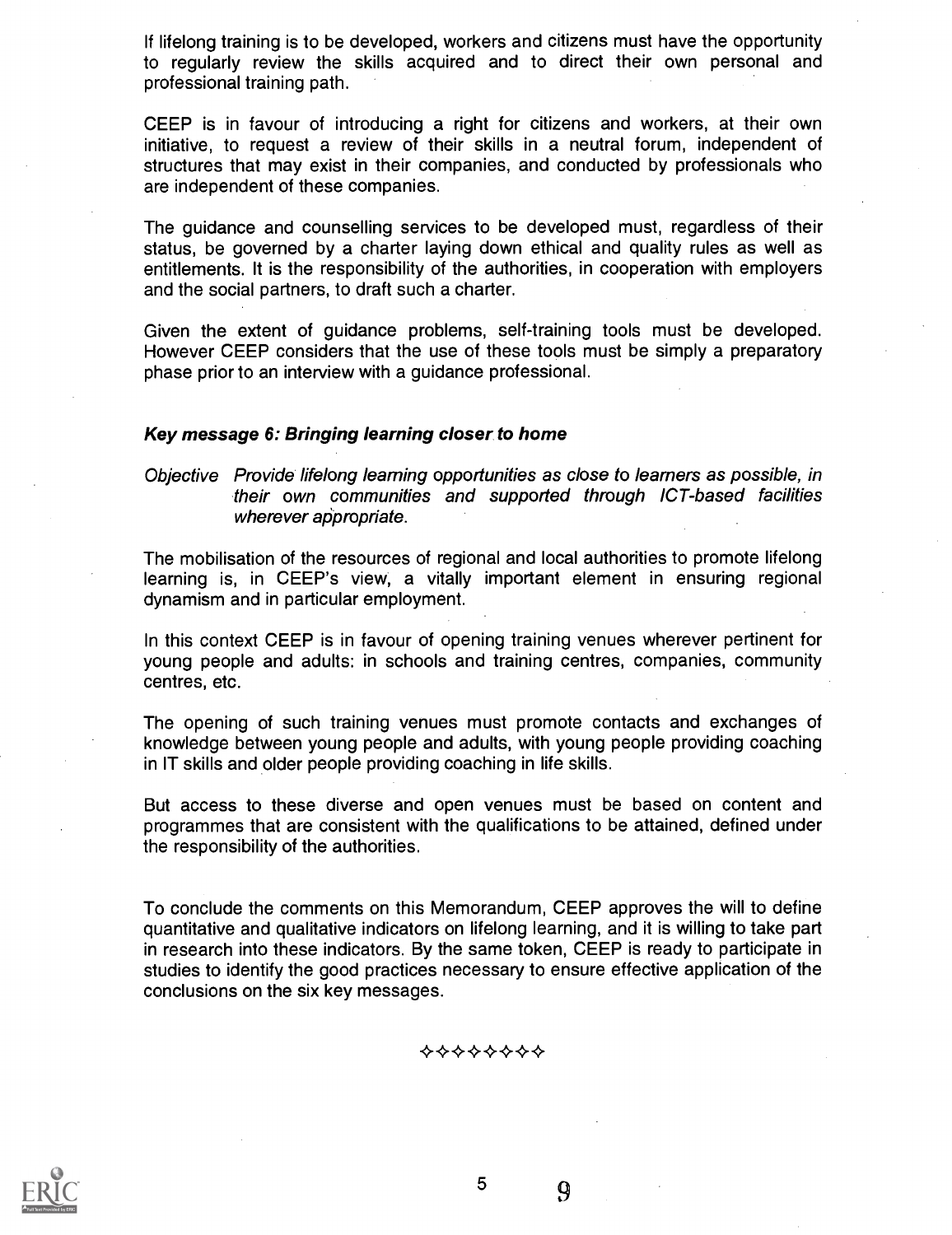## PART TWO



### EUROPEAN TRADE UNION CONFEDERATION

<u>Resolution adopted by the ETUC Executive Committee – 13/14 June 2001, Brussels – on</u> the Commission Memorandum on Lifelong Learning

## BEST COPY AVAILABLE

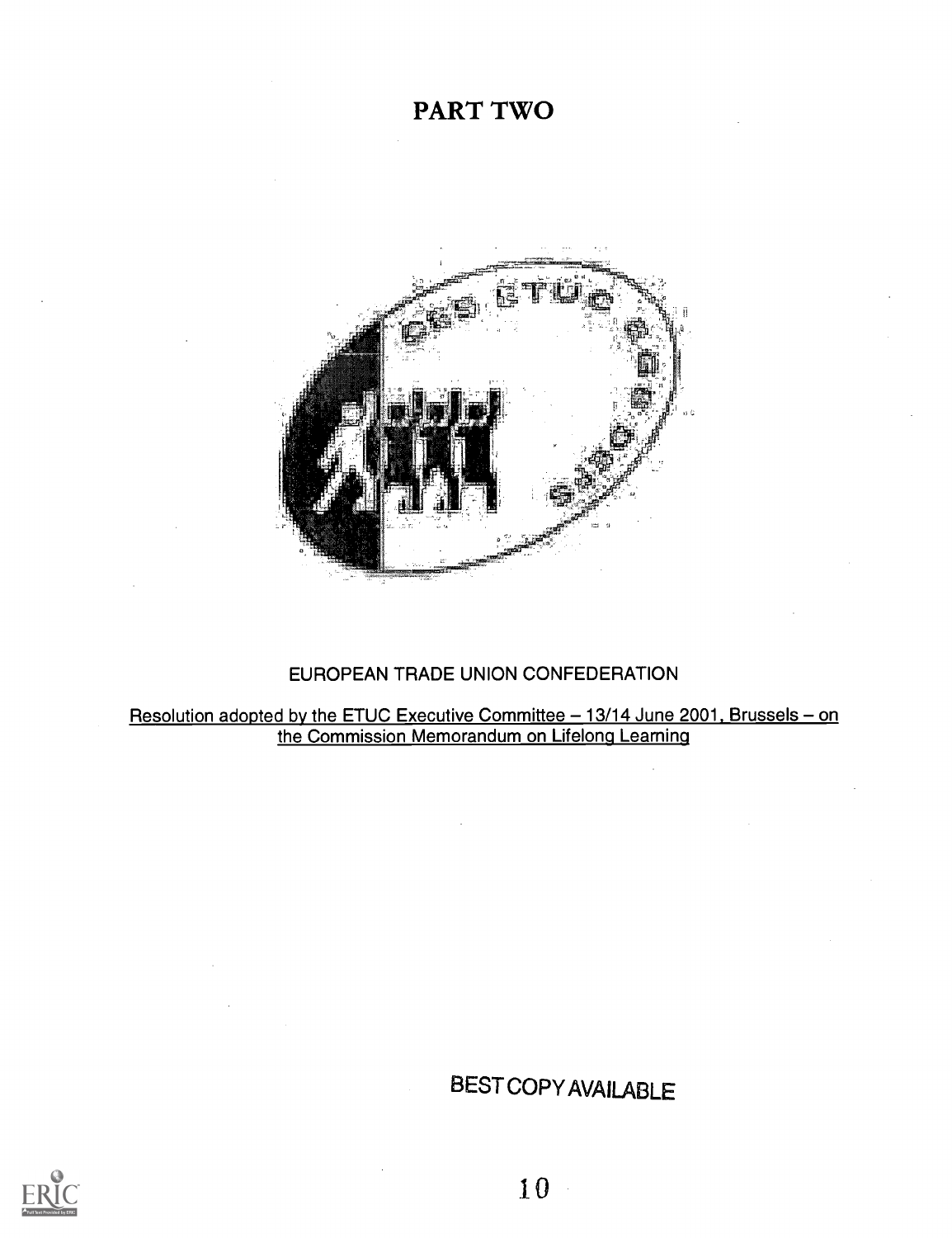

### LIFELONG LEARNING

### Trade union strategies

Resolution adopted by the ETUC Executive Committee, 13-14 June 2001, Brussels

150.ExJ06.01/07

#### Lifelong learning for all: a challenge for Europe

- 1. The European Union is facing major challenges as a result of the globalisation of markets and economies and the introduction of new technologies, especially information and communication technologies (ICT). These challenges have a direct impact on job creation, as well as on the organisation of work, services and production.
- 2. The promotion of innovation, the strengthening of social and territorial cohesion, access to knowledge and information, the promotion of social inclusion and integration into employment must be part of any successful solution to these challenges. Every citizen must make a meaningful contribution if the objectives of full employment and the creation of a knowledge-based society are to be achieved.
- 3. The ETUC considers that the knowledge-based society represents new opportunities for everyone, but most not create new categories of social excluded and must ensure that individuals can acquire the knowledge, skills and qualifications - the instruments - to enable them to react in the face of the rapid evolution of society and the labour market, by providing the right response at the right time to each citizen. Access to lifelong learning contributes to individual development and individual fulfilment, the promotion of equal opportunities, the development of active citizenship and promotes greater social cohesion and integration in the context of societies which are becoming increasingly multi-cultural; it also stimulates economic development. In a word, it is essential to strengthen the European social model. That is why the ETUC does not accept the essentially employment-related view that is often adopted as regards the role of lifelong learning.
- 4. Europe must construct a new culture of lifelong learning. In order to accomplish that, it must develop innovative and integrated approaches, as well as greater synergies between the different policies and the authorities responsible for their implementation, both nationally and at European level; this means defining the new objectives, new rights and new responsibilities of the actors concerned. It is obvious that the promotion of a high quality lifelong learning policy will not be enough on its own to solve the serious problems of unemployment, social exclusion, poverty and under-development in certain regions, as well

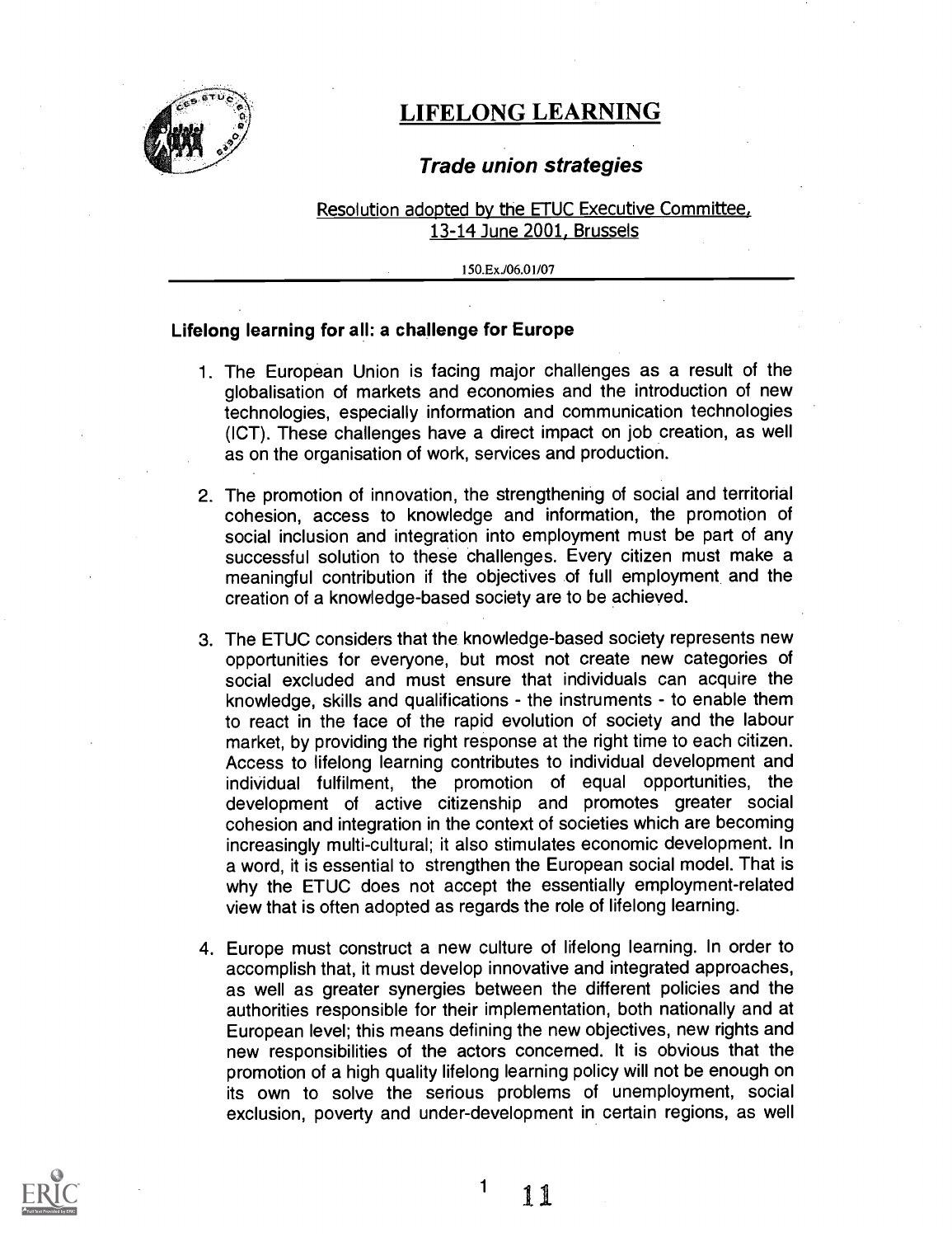as the mismatch between qualifications and skills in relation to the labour market's needs.

- 5. The ETUC considers that this new approach involves not only farreaching changes as regards education and vocational training systems, which must be reformed, improved and modernised in order to satisfy the needs of the individual, of society and of the economy, but also requires greater co-operation between the different actors and new forms of management, information, consultation and participation, in order to contribute fully to the European objective of full employment, a better distribution of income, the promotion of high qualifications and to achieve a better balance between professional life and family life.
- 6. The European strategy in favour of employment, in which education and vocational training are a transversal objective in the employment guidelines, the conclusions of the Lisbon Summit (emphasising its importance for a successful transition to a knowledge-driven economy and society), the conclusions of the Feira Summit (inviting the Member States, the Commission and the social partners to define consistent strategies and practical measures to ensure that lifelong learning is accessible to everyone), the conclusions of the Nice European Summit and in particular the adoption of the Social Agenda and those of the Stockholm European Council (calling for an action plan in favour of lifelong learning to be presented to the Barcelona European Council in March 2002) and the European Commission's Memorandum on Lifelong Learning, can be considered as providing the basis for a new start and for a real European strategy guaranteeing the establishment and implementation of mechanisms to ensure that lifelong learning becomes a reality, as the ETUC has demanded for several years.
- 7. In its Communication to the Stockholm European Council entitled "Realising the European Union's potential", the Commission recognises the lack of progress achieved in the framework of the European employment strategy with regard to the implementation of lifelong learning, in particular with regard to the fixing of national objectives. The urgency of the challenge highlights the need to involve in a concrete way all the actors that share, albeit to differing degrees, the responsibility for lifelong learning at the different levels: the European institutions, the national public authorities, the social partners, the bodies responsible for education and training, as well as the individuals. Their roles and responsibilities, as well as their rights and duties must be clearly defined.
- 8. The time has come to translate words into actions, and in co-operation with its affiliated organisations, but also in the framework of the European social dialogue, the ETUC has clearly demonstrated its strong commitment to action.

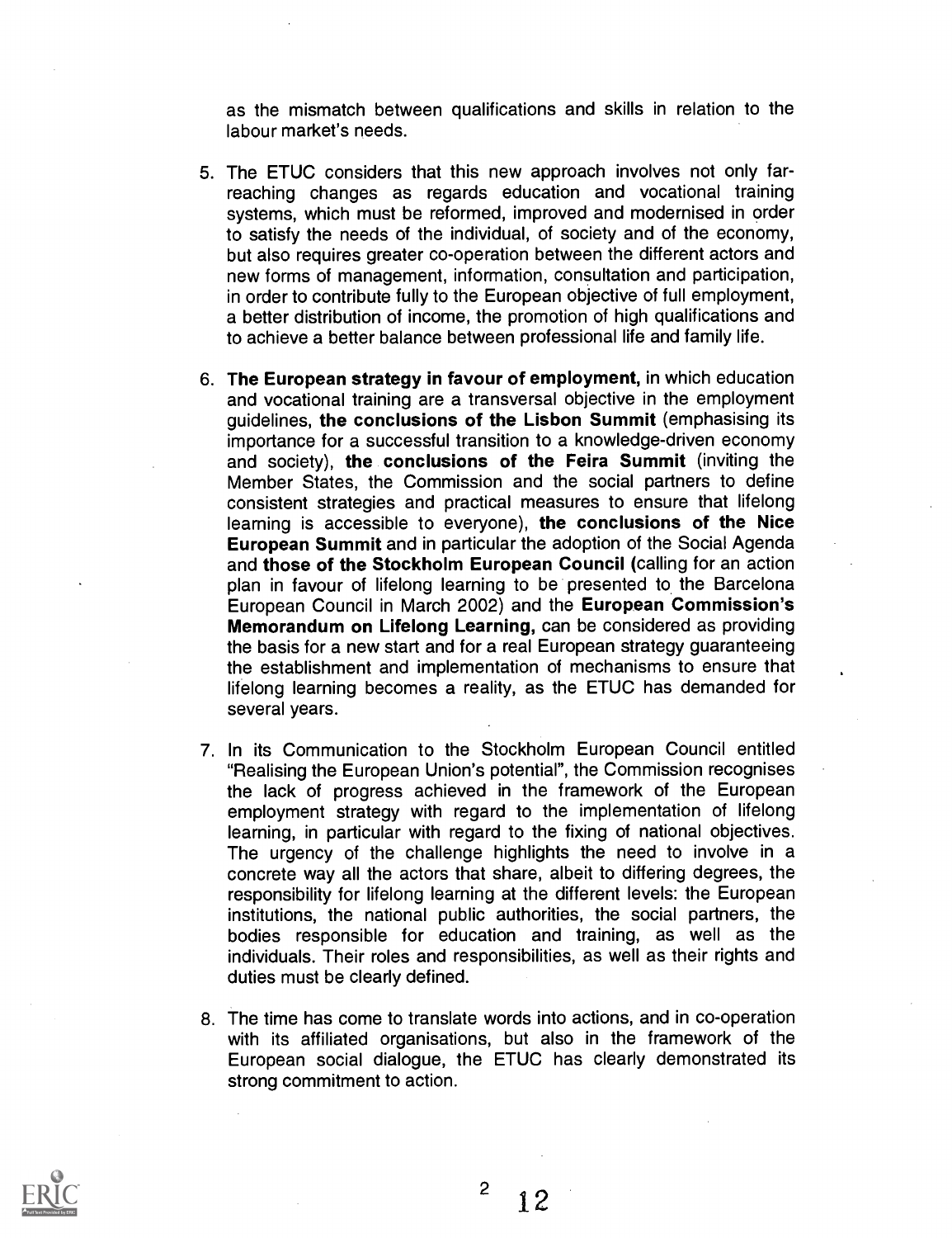#### Structural conditions required

9. The implementation of lifelong learning and its contribution to meeting the challenges of an, increasingly complex social and political world, require that the appropriate structural conditions are established, in particular with regard to issues such as access, investment and partnerships.

#### Access to lifelong learning

- 10.For the ETUC, the first of these conditions concerns the recognition, at national and European levels, of the individual right of access to lifelong learning. Independently of their status, workers must be able to capitalise and transfer this right, especially in the context of increased geographical and professional mobility.
- 11 This individual right of access to each individual irrespective of his or her status must be collectively guaranteed and must be conceived in terms of time and resources. It implies a new vision of the "time" factor, culminating in establishing a better balance between time devoted to private life, work and apprenticeship, going beyond the objective of merely increasing employability, and also means devising innovative forms of investment and new ways of using the resources available. In addition, it must involve a redefinition of curricula, be of high quality, concern all phases of education and training (nursery school, primary school, secondary school, higher education, training for adults) and deal with questions such as the relations between formal, non-formal and informal education, while recognising the need for all individuals to receive ongoing training, irrespective of their age, their specific individual needs and the time and place when they acquire skills, which are increasingly diversified.
- 12.At company level, access is still very much restricted to those who already have a fairly high level of qualifications and access remains practically impossible for older workers, those with atypical contracts (in particular women), seasonal workers, ethnic minorities, disabled people or those having a low level of basic qualifications.
- 13. Access to lifelong learning is also closely linked to each individual's motivations: career advancement, with obtaining new qualifications, skills or a better salary, geographical or professional mobility, enhanced employability, the quality of the training available which must take account of previous training experiences, irrespective of whether they have been successful, or simply self-fulfilment.
- 14. Employers must also be motivated and consider access to lifelong learning in terms of its strategic potential as a way of improving a company's performance and labour relations.

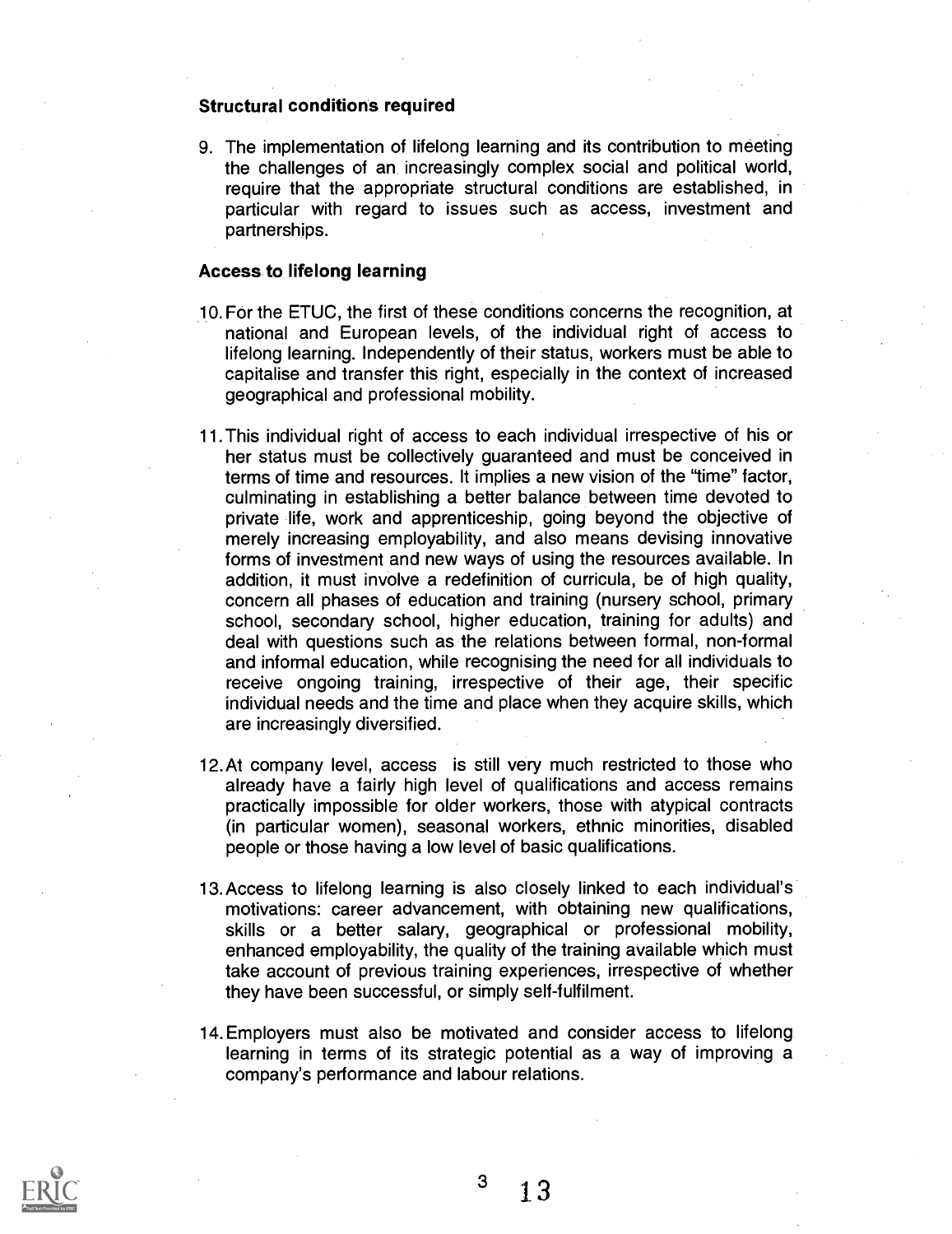15.Trade union organisations must also play an essential role in motivating employees with regard to the benefits of lifelong learning. Through collective bargaining or trade union training programmes at all levels, trade union organisations must contribute to increasing the awareness of workers and trade union delegates of the challenges posed by the knowledge-based society.

#### Increased investment in human resources

- 16. Meeting the challenges of the information society, where training is no longer limited to a single event, but becomes an integral part of life, where training satisfies not only a need to adapt to a job, a specific task or for reasons of career development, but also corresponds to the strategic objectives of a company or society and helps to enhance the employability of individuals and their social integration, implies greater personal motivation and investment, in terms of both quantity and quality.
- 17.Today, it is widely acknowledged that the level of investment of governments and employers in lifelong learning is far from adequate, both as regards more "traditional sectors" and ICT (research and development, software, telecommunications, etc.).
- 18.The level of public expenditure in the field of education continues to be far below the requisite level, in particular with regard to the commitments entered into at the Lisbon European Summit. Member States did not set specific targets in terms of a substantial annual increase in the percentage of GDP to be invested in the development of human resources.
- 19.The use of structural funds and notably the European Social Fund, as well as other Community programmes in the area of education, training, employment as well as R&D, confirms the need for concerted action at all levels involving the participation of all actors.
- 20.For the ETUC, the traditional model used for determining the responsibilities of the different actors in terms of investment needs to be revised: employers responsible for training within their company, individuals paying for personal training courses, the public authorities responsible for training for unemployed people and social excluded. The interests of companies and those of individuals as regards training are becoming increasingly inter-linked. The ETUC believes that the provision of concrete solutions for individual or collective needs as regards training, including in SMEs, requires new models and a combination of different sources of financing for lifelong learning. The situation of SME, specific because of their size and their need for qualified workers, must be taken into account in this context.

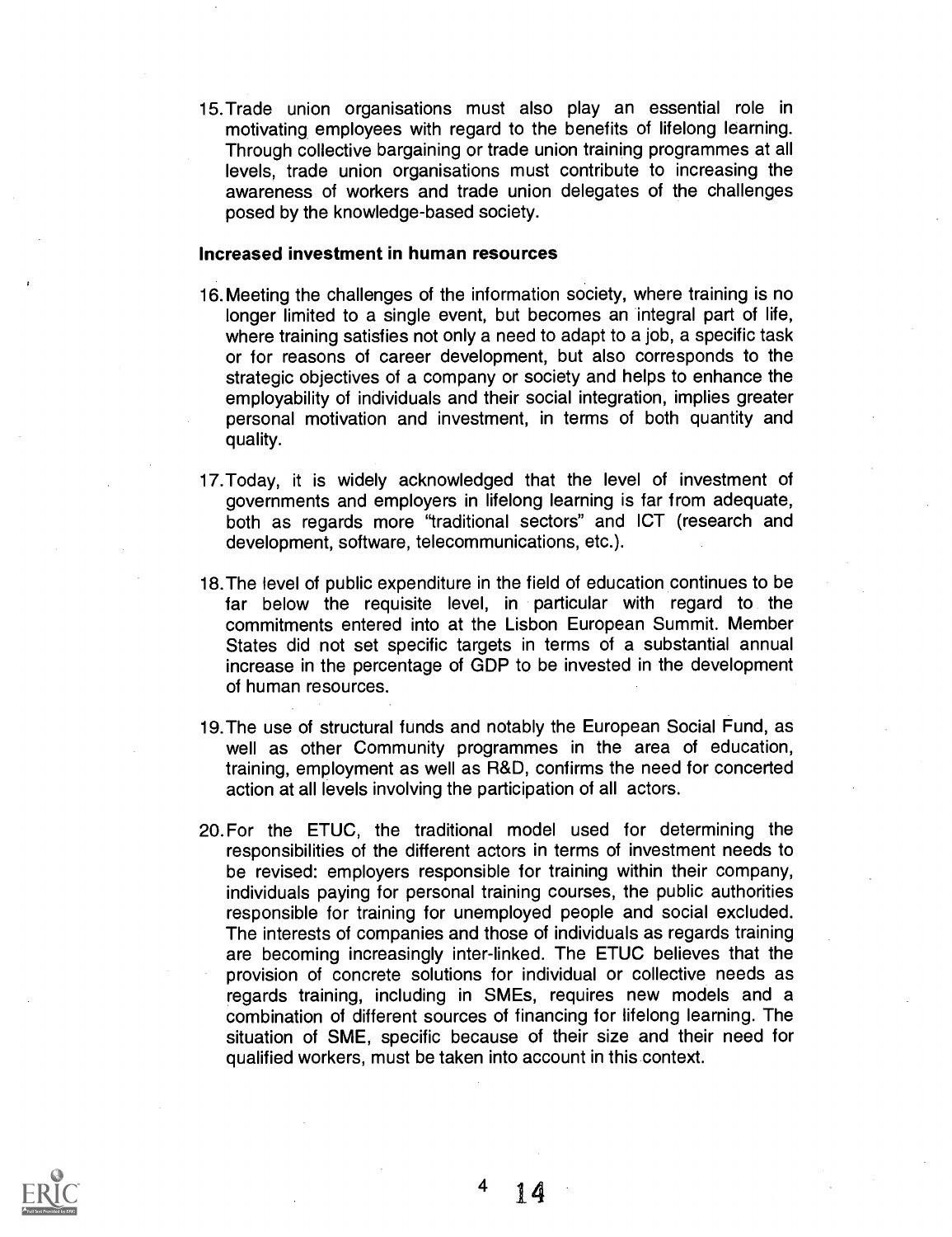- 21. In this regard, the Memorandum on Lifelong Learning sets out a series of ideas and incentives, either for companies (in particular by way of tax breaks), or for individuals (learning accounts, subsidised training leave, systems of "competence insurance", etc.). The ETUC wishes to emphasise that an investment in human resources must not be seen as a cost for companies, but as investment enabling companies to innovate in terms of products and organisation, increase productivity and competitiveness, maintain and develop the employability of their employees, as well as providing a way of absorbing unemployed people into employment, as emphasised in the report drawn up by the Gyllenhammar high-level group on the management of industrial change.
- 22. However, recent research data obtained by the European Commission do not seem to confirm that companies are increasingly aware of such benefits. According to the data, 45% of blue-collar workers and 73.5% of white-collar workers use a computer in the normal course of their work; nevertheless, only 22% have received ICT training and only 16.7% have followed a training programme paid for by their company. This demonstrates clearly that individuals are financing their own training, without the support of the public authorities or employers. If employers persist in this policy, it will be very difficult, as the ETUC wishes, to include in the framework of the collective bargaining process at different levels, the implementation of the conditions to allow every worker to acquire, by the year 2003, an information society culture, as recommended by the employment guidelines.
- 23. Alongside the responsibility for financing from public authorities which remains essential, two major patterns are emerging as regards the question of investment: the use of collective funds, resulting from bipartite or tripartite agreements and the use of individual "learning accounts".
- 24.While recognising the need to implement an approach based on shared responsibility as regards the financing of lifelong learning, where the individual also has part of the responsibility, notably in relation to his or her own motivation and learning capacity, the ETUC cannot accept that the main responsibility for this financing should lie with the individual, thereby ignoring the primordial role and principal responsibility of the public authorities and employers in this area. Thus, the individual "learning accounts" are one of the elements of financing training and are above all appropriate for financing learning programmes freely chosen by the individual.
- 25.Moreover, this investment must not be limited to the "money" dimension. Alongside the financial resources, other resources must be taken into consideration, such as learning time, the recognition of the results of training and the organisation of work and training.

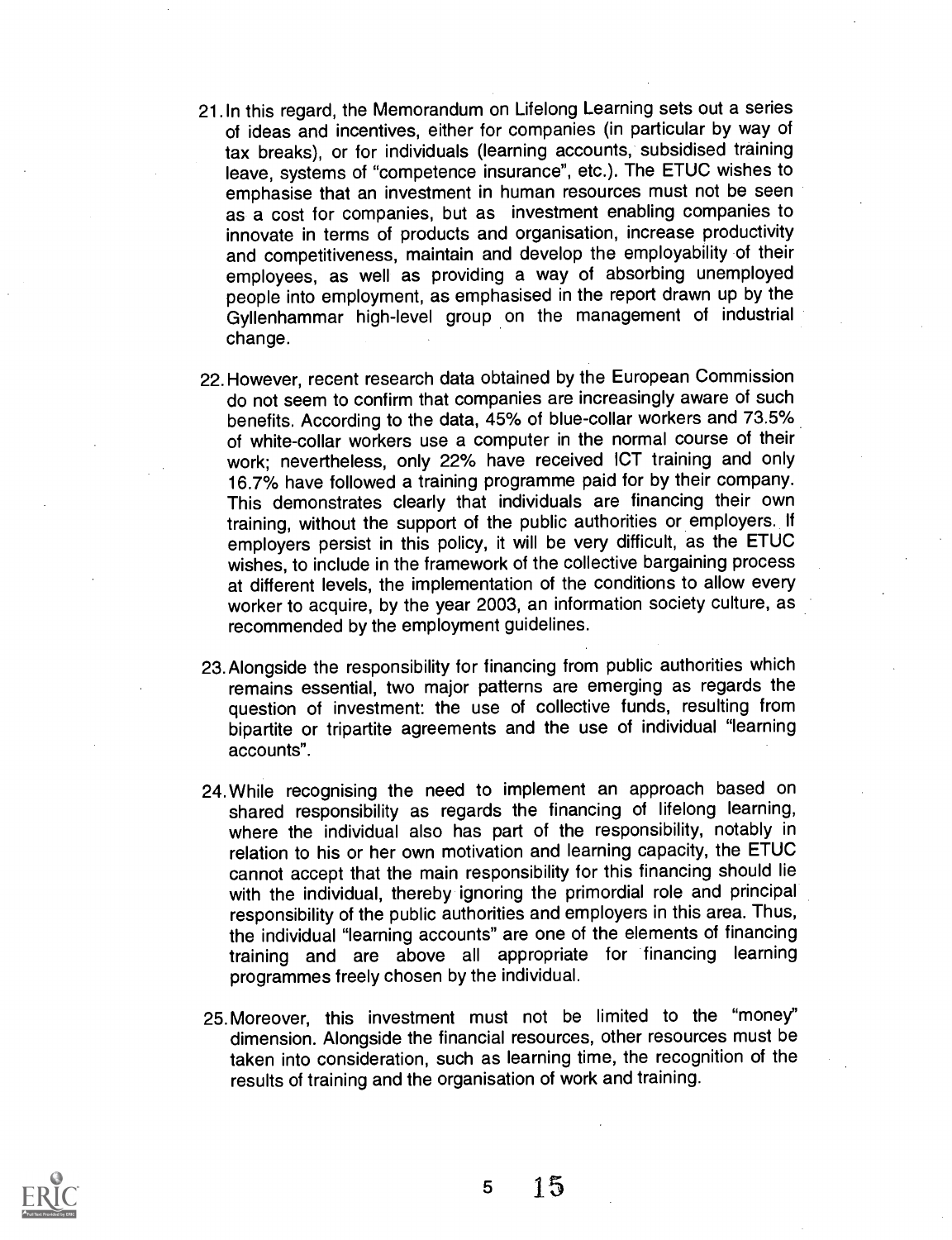#### Time for training

- 26. Learning and training requires time, whether it be free time or working time. Thus, the lifelong learning policy and working time policy must be related and the social partners must negotiate a new balance between working time and training time.
- 27. While recognising the diversity of situations and practices at national level including the size of companies. ETUC considers that new level including the size of companies. models for the organisation of time in companies must be developed and negotiated through "time credits" for each worker, whereby for example, overtime is recorded in special "accounts" which can be used for rest periods or training periods that can be capitalised, leading to a distribution of training time between employers and workers, or alternatively through an agreement, negotiated with the social partners, fixing a minimum number of hours per year to be devoted to vocational training.
- 28.Training leave is another important instrument. Even if experience shows that, in order to be effective, this right must be linked to a human resources development policy and measures to provide information to participants, the ETUC considers that the right to be absent from work to follow a training programme is one of the cornerstones of the European social model and the construction of a knowledge-driven society. The right of individuals to training leave is an important part of any active labour market policy, in particular in the framework of any job rotation system, and can contribution to reducing unemployment and modernising the economy.

#### The recognition of the results of learning: formal, non formal and informal learning

- 29. Promoting the recognition of the results of learning is a complex but very important task, to the extent that it is a way of guaranteeing the transferability of qualifications to other work contexts, other companies, or within the context of geographical mobility, thereby contributing to individual motivation and employability.
- 30.The ETUC considers that the solution to this challenge lies in the training policy itself, together with collective bargaining and the reorganisation of work.
- 31.Non-formal learning, notably that acquired in the workplace, will become as important as formal learning. A successful lifelong learning policy implies above all meeting its cultural challenge, increasing awareness of its needs among all the actors and above all in establishing greater co-operation between employers and trade unions in the field of learning at the workplace.

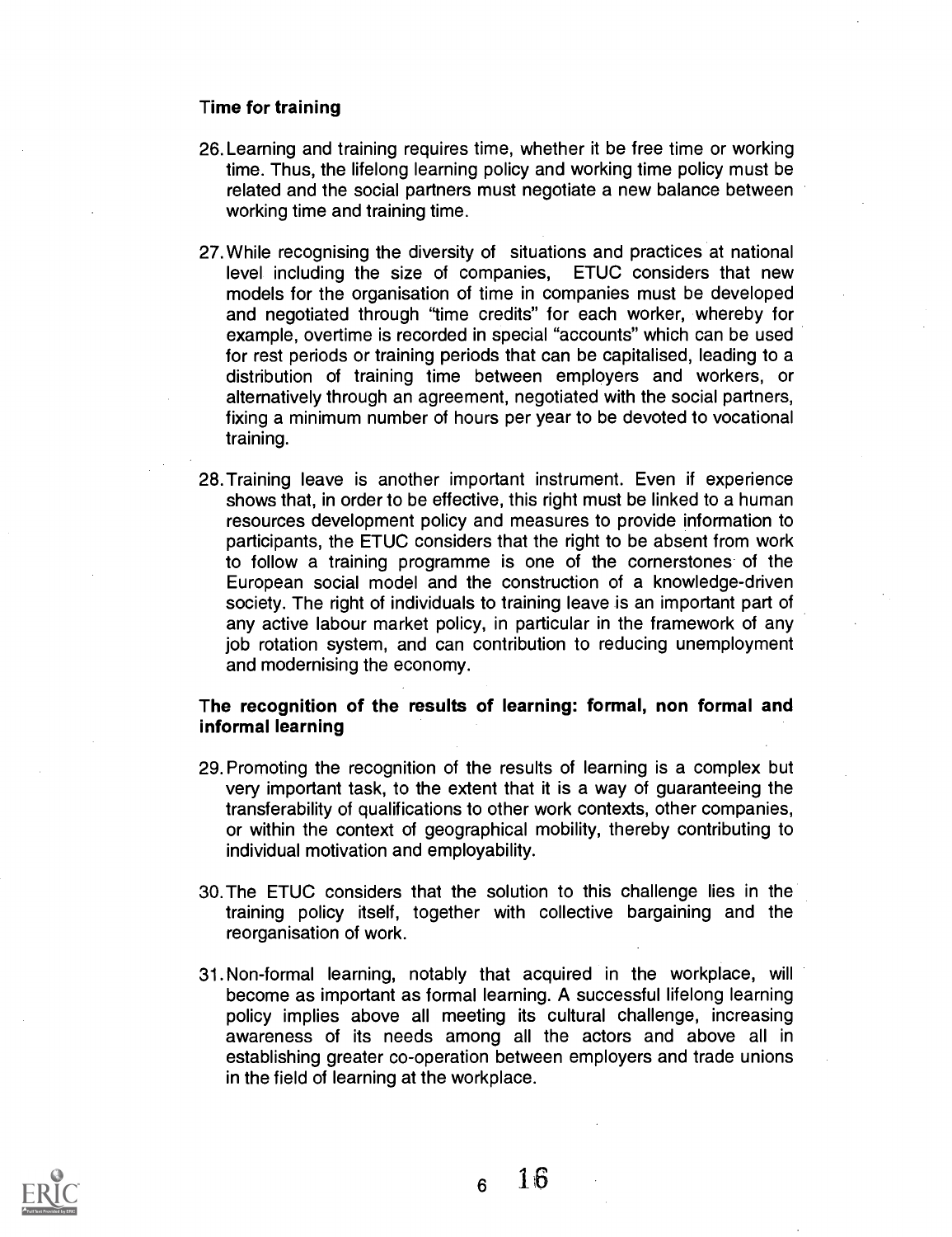32. Ensuring the recognition of the skills and qualifications obtained in a non-formal context, as well as the "accreditation of prior learning" (acquired at work or in another context) falls within the scope of the responsibilities of the social partners, at the most appropriate levels; this means that they must be in a position to contribute to the definition, accreditation and recognition of such by the institutions responsible for education and training, as well as their inclusion in national systems.

#### The organisation of work and training

- 33.A new organisation of work implies the creation of conditions that are favourable to learning in the workplace.
- 34. The identification of needs in terms of training and qualifications within the company, together with the information, consultation and active participation of workers and their representatives, is a key element in a modern human resources development strategy, leading to the promotion of a high level of skills within the company, increased productivity and competitiveness, as well as the development of "learning organisations". These results must translate into greater motivation among employees, an increase in the quality and safety of jobs, as well as a new definition of pay systems.
- 35.The ETUC believes that the social partners must negotiate several instruments to facilitate the identification of training needs as well as access for everyone to lifelong learning within companies: the establishment of training plans, the identification of the company's needs as well as individual needs, through regular skill evaluation programmes, are clearly part of this strategy.

#### A new partnership concept

- 36. For the ETUC, a strong and dynamic partnership between all the actors concerned in the promotion of lifelong learning is a fundamental condition for the successful implementation of the policies.
- 37.While recognising the shared responsibility of individuals, the social partners and the bodies responsible for education and training, the public authorities at different levels are responsible for ensuring social equality, through consistent policies, appropriate financing, equal access, the quality of educational and vocational training systems, as well as their capacity to anticipate and adapt to changes and new requirements.

#### The role of education and vocational training systems - skills for every individual

38. The systems must provide the right answers at the right time in order to satisfy individual needs and those of the economy and of society.

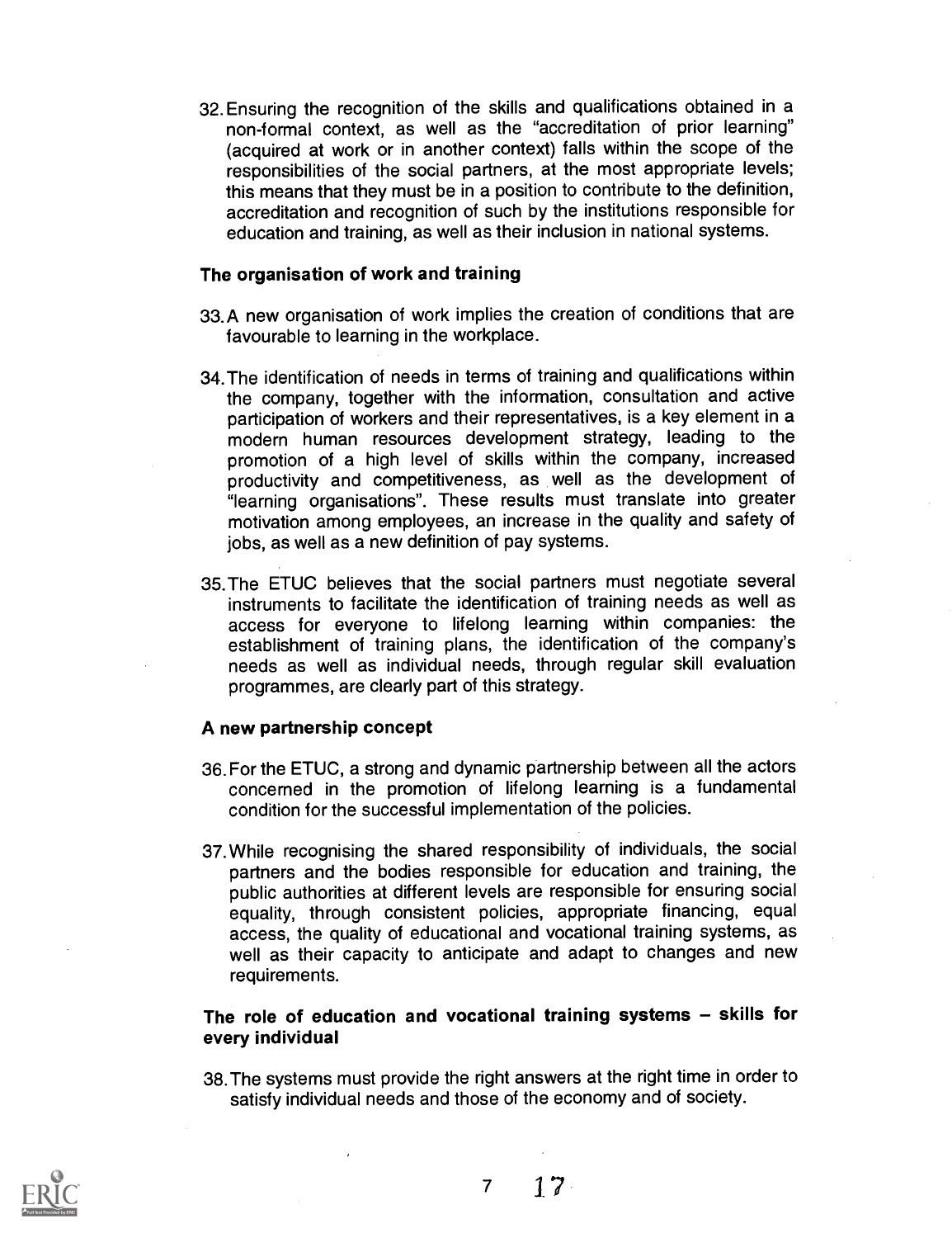- 39.The changeover from the concept of learning being limited in time to seeing all learning as a seamless continuum, with the dimension of such learning and the time devoted to it being an integral part of reconciling professional life and private life, means attaching increasing importance to the decisive role that information, guidance, support and advice must play, as a service permanently accessible to all and increasingly tailored to the needs of individuals.
- 40.The ETUC considers that it is necessary to analyse existing services with a view to making them more consistent and efficient with regard to the new needs, by consolidating the links between the different types of learning, between school and the world of work, and by establishing a closer relationship with the social partners, in order to reduce the mismatch between supply and demand in terms of qualifications.
- 41.1t also necessary to ensure greater mobility and more flexible options between the different educational channels, including at university level, and vocational training, through the promotion of modular systems.
- 42.The ETUC considers that the education and training systems must also develop new approaches in relation to their capacity to provide each individual with the "traditional" basic skills, as well as the new technical and social skills, essential to the construction of the knowledge-based society.
- 43. Local authorities remain primarily responsible for basic education, in terms of quality as well as access. Young people must succeed at school and in their initial training, which should provide them with comprehensive basic skills. They must also obtain adequate basic qualifications that are recognised by the labour market, including linguistic, technological and social skills. Adults with low levels of qualifications must have the right to acquire a basic education equivalent to that of young people completing their compulsory schooling.
- 44.A common framework must be established at European level in order to define the new basic skills, while recognising that technical skills must be part of a wider programme of general social and employmentrelated skills, that supplement specialist know-how.
- 45.While recognising the importance of the new ICT skills, the ETUC wishes to point out that the so-called "traditional" sectors of the economy also have new needs in terms of skills and qualifications, in particular in areas concerning social needs which are as yet not adequately satisfied, such as for example care to elderly people or to children or in relation to the development of active European citizenship, characterised by common values and by the construction of an increasingly multicultural and multilingual society.

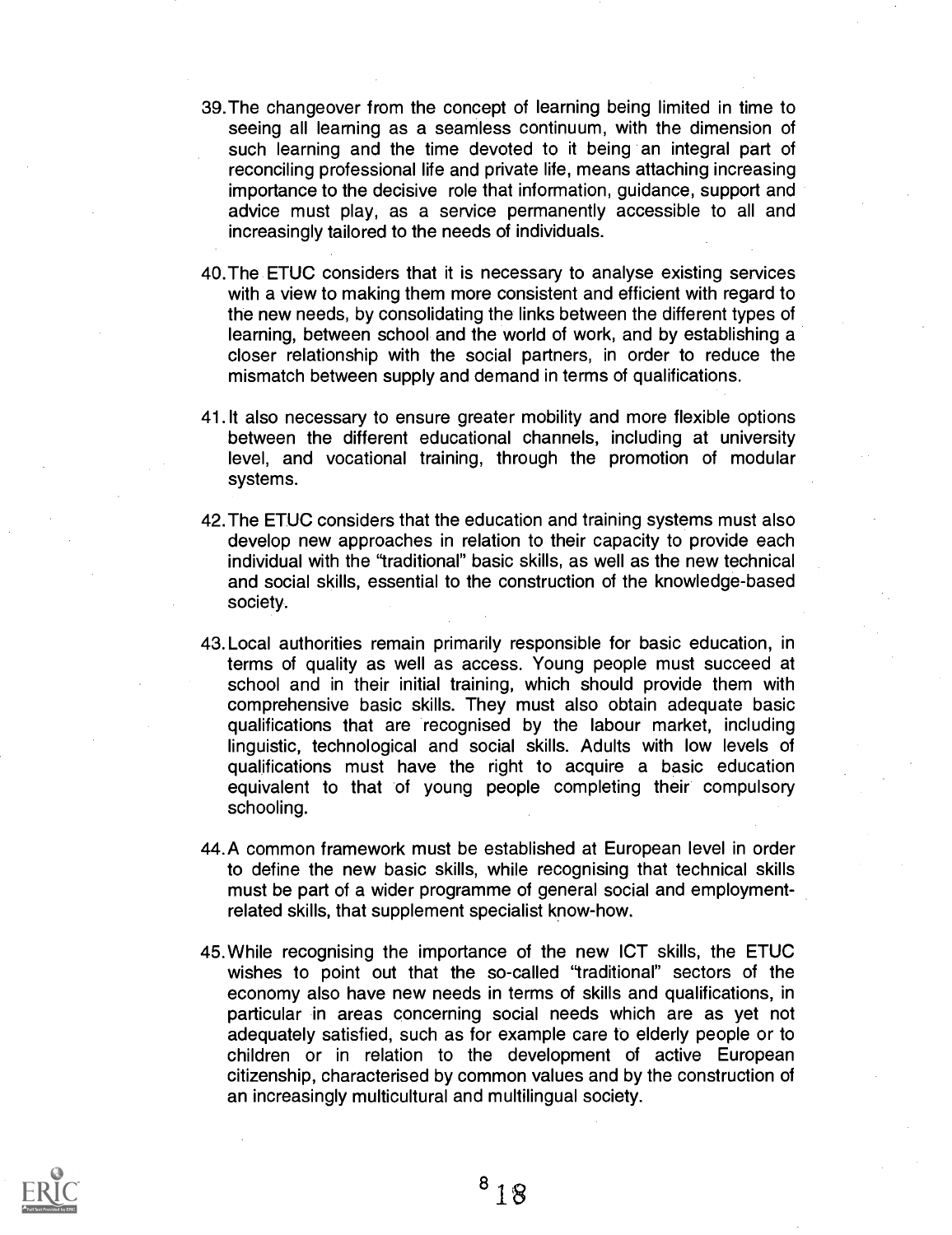- 46. The ETUC considers that the dynamism and the ongoing evolution of the knowledge-based economy require an equally dynamic analysis in terms of qualifications needs. In order to be able to respond to present and future needs, it is necessary to create tools for anticipating changes; this is a prerequisite for monitoring needs in terms of skills and qualification and establishing appropriate guidelines, instead of allowing them to be determined by purely technical factors.
- 47.Europe is faced with a skills gap and a mismatch between the professional qualifications available on the market and the needs of several sectors in the "new economy". Beyond the projections, which indicate that in 2003 the skills gap in these sectors is expected to involve around 1.7 million jobs, it is essential that, in the framework of the European employment strategy, measures are taken in order to reintegrate into the labour market all those people who are currently excluded from the market, through appropriate guidance and vocational training measures, thereby helping to reduce skills gaps as well as unemployment.
- 48. Accordingly, the ETUC agrees that there is a need to anticipate changes and identify new needs in terms of skills, by relying above all on the new European Observatory on changes, as well as on a wide range of bodies at European and national levels, in which the social partners must play an active role.

#### Innovation in teaching and training methods - the role of teachers and trainers

- 49.The development of new teaching and training methods, capable of meeting individual needs implies teaching material with contents suited to the needs and learning speeds of the different target groups and the growing use of ICT, as well as the expansion of different forms of training, as is the case for e-learning. The ETUC considers that the consolidation of infrastructures and access to ICT, with the need to ensure at the same time the quality of the methods and contents, is a major challenge.
- 50.Over and above this major concern as regards quality, the new methods must motivate, encourage the development of a critical mind and stimulate the commitment and active or interactive participation of not only the students, but also of teachers and trainers. They also have a significant impact on the organisation of work of teachers, trainers and other people employed in the education sector; this organisation of work must be the subject of negotiations between the social partners. In this case, there is an urgent need to develop appropriate ICT qualifications for teachers and trainers.

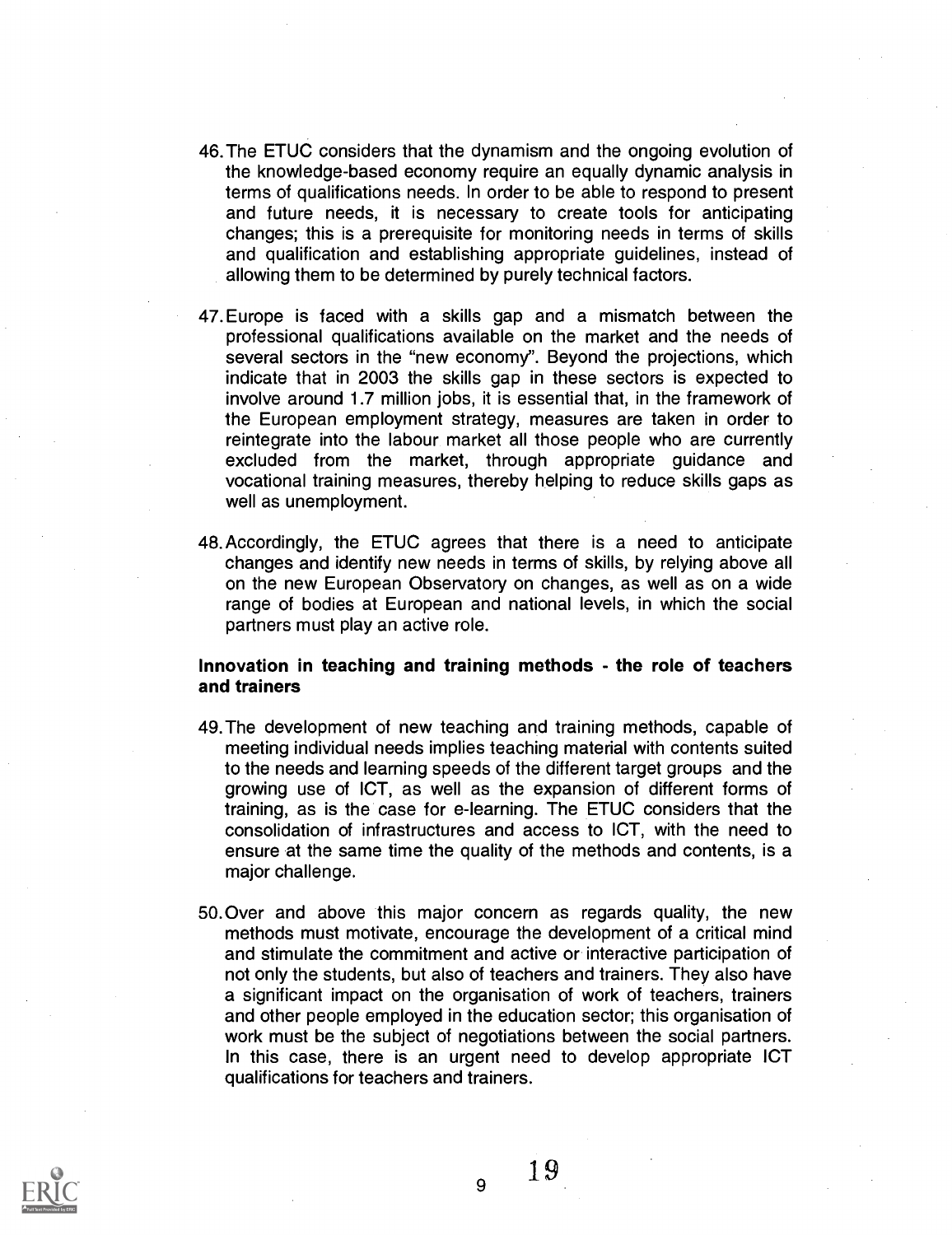51. Several European countries are faced with the problem of a lack of skilled workers in several sectors, notably in the areas of education and training. This situation requires a co-ordinated response at the level of the Member States and the European Union. Over the next ten years, approximately two million teachers and trainers must be trained and recruited merely for the formal education sector. This situation represents an opportunity to promote the European dimension in this profession, while respecting the national responsibility. The European Union should set up a European Teacher Training Institute with, as its main task, the promotion of mobility and co-operation between national institutes in areas such as research, as well as the exchange of good practices and supplementary training courses.

#### Bringing learning closer to home

52.The ETUC considers that it is of the greatest importance to bring learning closer to home and that this concern should guide all policies and economic development and social cohesion actions. It is necessary, as part of the European employment strategy, to set up local learning centres offering a wide range of skills, and also to establish, at local and regional level, mutually beneficial partnerships, including in particular the implementation of territorial and local employment pacts. This will make it possible to optimise the use of existing infrastructures, identify needs in terms of new infrastructures, both socially, thereby making a genuine contribution to the promotion of equal opportunities, and as regards ICT, the cost of access to which must be reduced. Basing the future of lifelong learning on the local dimension also means taking into account the role of companies, as well as increasing the responsibilities of the social partners to take into consideration the needs of the labour market and the present and future development of sources of employment.

#### The specific role of the social partners

- 53. The main responsibility of the implementation of lifelong learning within companies lies with the social partners, with collective bargaining being the ideal procedure for identifying the conditions that are conducive to the promotion of access to lifelong learning and to the development of qualifications and skills for all employees, in particular those who have lower levels of qualifications, women, older workers and those who have atypical contracts.
- 54.The experience developed in the framework of the social dialogue at national and European levels shows that there is a large consensus in concerning any analysis of the outstanding problems and the challenges which need to be faced. Nevertheless, this consensus is more difficult when it comes to identifying ideas for joint actions, with a view to defining new rights and new responsibilities in implementing lifelong learning.

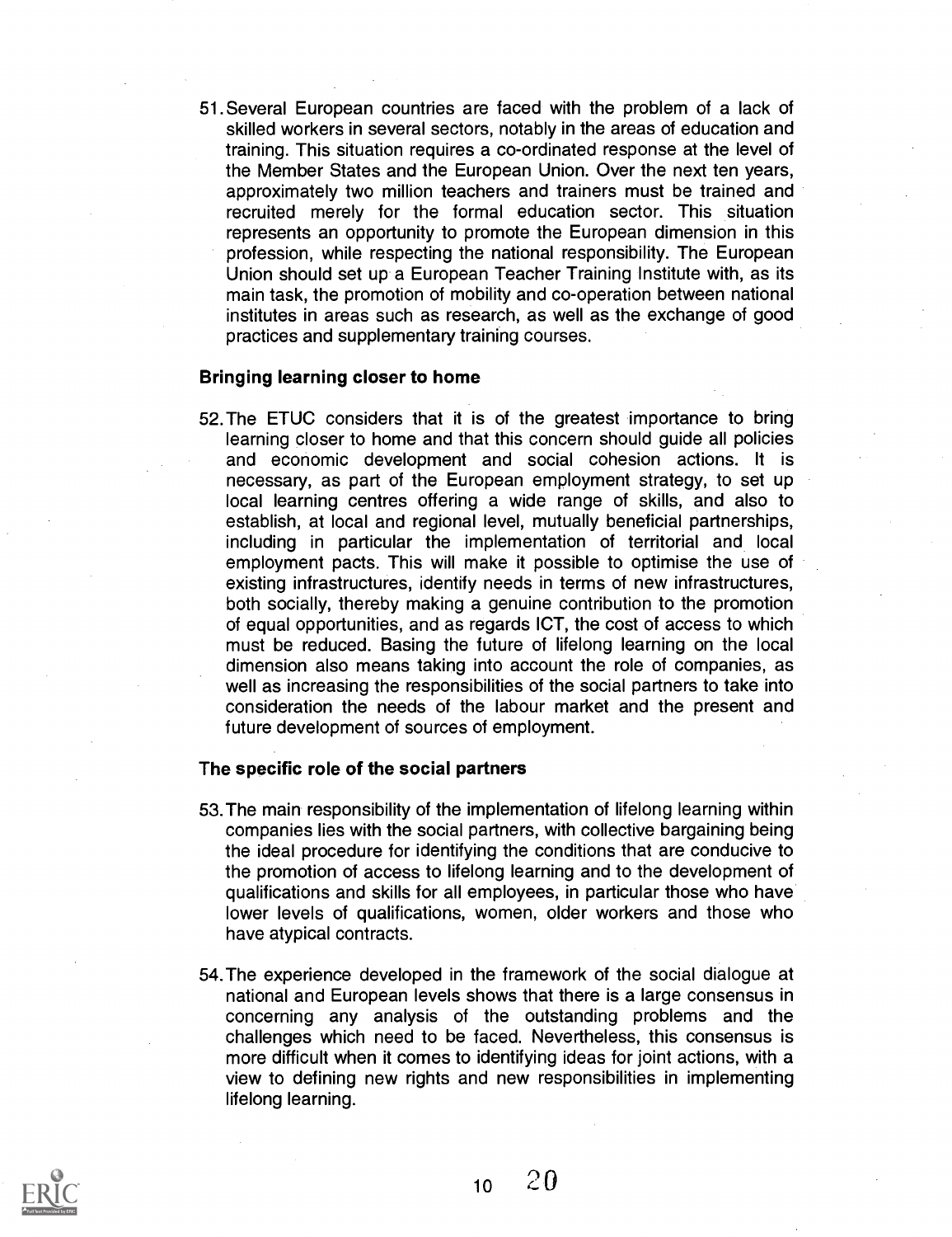- 55. Since 1991, the ETUC has proposed to employers at European level the negotiation of a voluntary agreement on access to lifelong learning, but they have always rejected the idea.
- 56. The ETUC considers that the social partners at European level must assume their own responsibilities in this area, defining jointly principles and lines of action and committing themselves to putting forward recommendations to be implemented by their respective organisations at national level.
- 57.The ETUC takes very seriously the work carried out to date in the framework of the ad hoc Education-Training group of the Social Dialogue. This work should result in a framework agreement on the modalities for facilitating access of workers to lifelong learning.

EG/MHA-28/06/2001

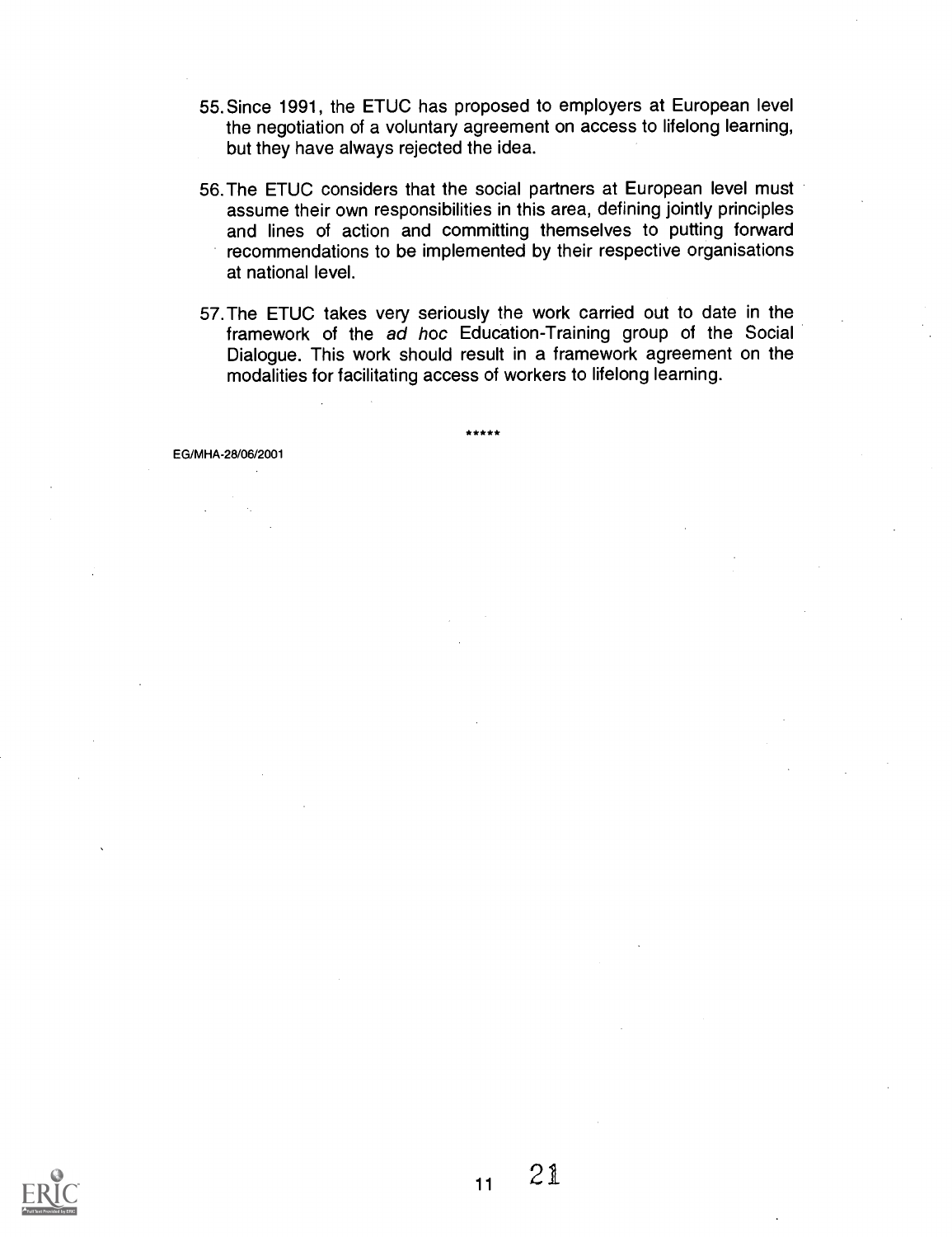## PART THREE



EUROPEAN ASSOCIATON OF CRAFT, SMALL AND MEDIUM-SIZED ENTERPRISES

UEAPME position paper on the Commission Memorandum on Lifelong Learning

BEST COPY AVAILABLE

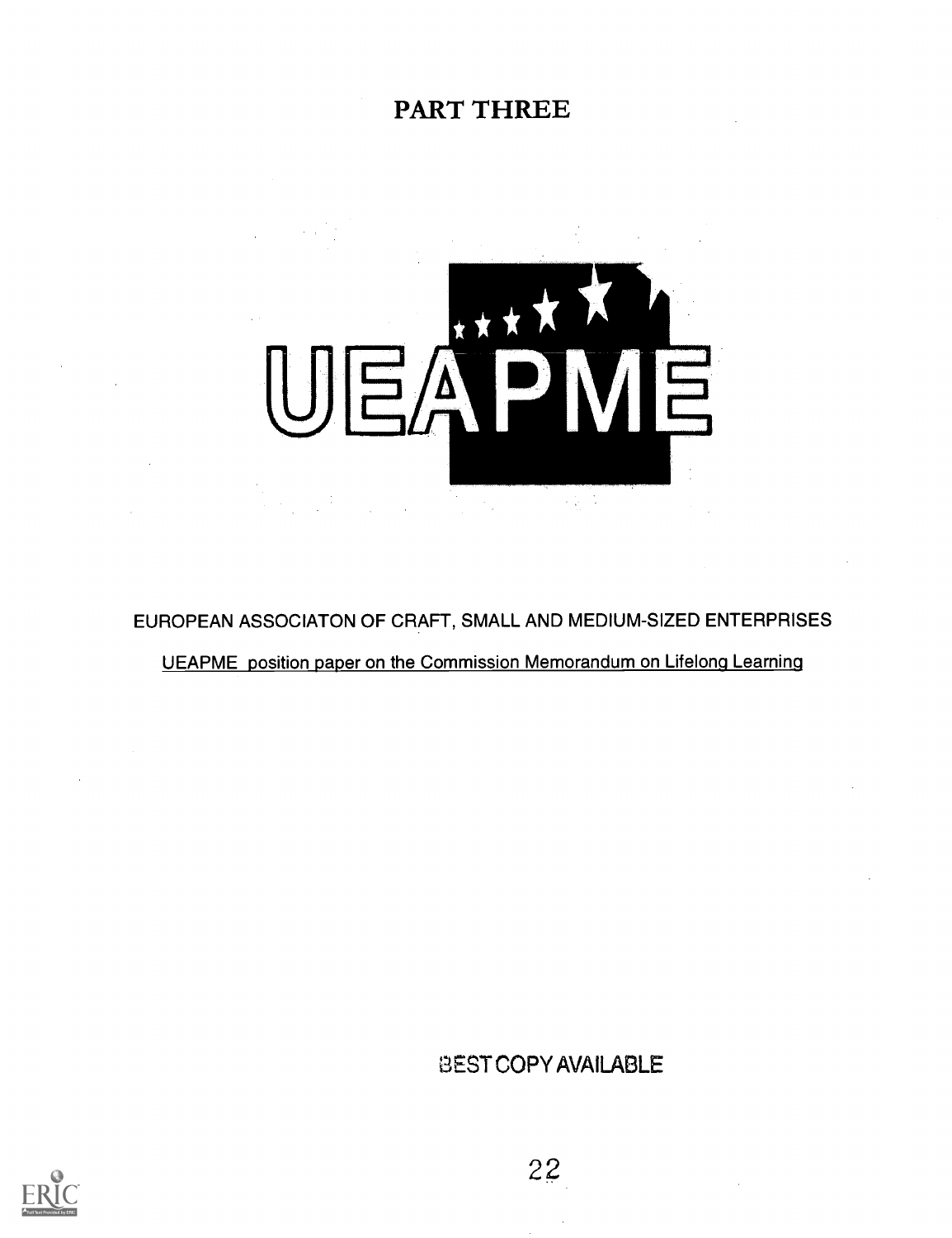

UNION EUROPEENNE DE L'ARTISANAT ET DES PETITES ET MOYENNES ENTREPRISES EUROPAISCHE UNION DES HANDWERKS UND DER KLEIN- UND MITTELBETRIEBE EUROPEAN ASSOCIATON OF CRAFT, SMALL AND MEDIUM-SIZED ENTERPRISES UNIONE EUROPEA DELL' ARTIGIANATO E DELLE PICCOLE E MEDIE IMPRESE

#### UEAPME position paper

#### European Commission Memorandum on Lifelong Learning

#### Background

In a society with continuing economic and social changes, spurred on by the globalisation process and technological developments, life-long learning plays an increasingly important role. In fact, a society based on continuous learning is necessary to meet the new challenges.

Enterprises, and especially SMEs, are increasingly dependent on the skills and commitment of each individual employee. Therefore good working conditions and commercial success are directly and totally interdependent. These new developments have a powerful impact also on traditional manufacturing industries and service enterprises.

Competition is intensifying in an ever more international market. Enterprises must constantly improve the quality of their products and/or their services. Workers are obliged to acquire new knowledge and to learn new methods.

Without sufficient people having **adequate skills**, the ability of enterprises to remain competitive and grow is threatened. This is particularly true for craft, trades and SMEs, which make up 99.7 % of the businesses in Europe and which are traditionally more sensitive to economic and social changes than big industry.

Shortage of skilled labour is one of the major problems for SMEs and in particular for small enterprises. Without a properly functioning labour market this lack of access to skilled labour will put a long term constraint on the growth of SMEs. In the EU, there are almost 20 million SMEs, which employ around 117 million persons with an average of 6 workers per enterprise. They constitute a very important part of the economy both on a local and national level, as well as for the growth of the European Union economy. The number of SMEs is expected to increase by almost 8 % between the years 2000 and 2005. (The European Observatory for SMEs, Sixth Report)

SMEs have some distinctive characteristics which mark them out from big business. This has until now not been sufficiently recognised and there is not enough research in this field. In a small business the owner is very visible. She or he is present in the workplace and has a constant dialogue with the employees. The enterprise is very flexible, the decision process is short, and when there is a need for change it must be quickly carried out. Most of the staff have a variety of skills, by necessity. At least a third of the SMEs provide training activities and skills development in the workplace in a non-formal way. SMEs are also important providers of apprenticeship or on the job training for young people.

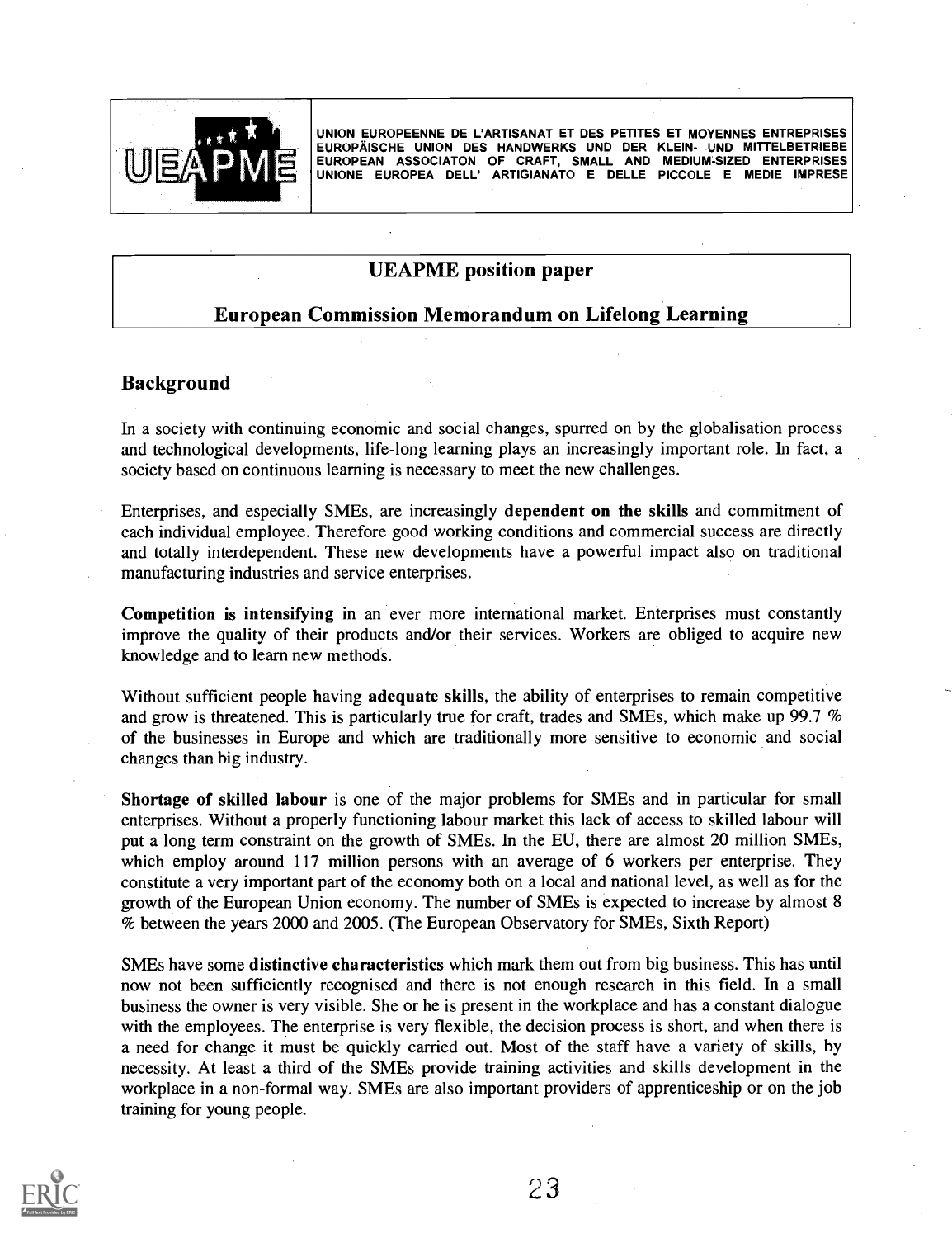Training and lifelong learning has to be a shared responsibility between the government, social partners, enterprises and individuals. Due to the different systems in the Member States both in vocational training and further training and participation of organisations in the social dialogue, small enterprises are not always represented by the social partners. Therefore additional consultation is needed to ensure that the small enterprise aspect is included on all levels of training and further training.

Governments are responsible for providing sound structures and foundations for education, training and further training but in the end learning is a shared responsibility where the individual has to make the most of her or his opportunities.

Informal learning strategies are of particular importance for SMEs. Owing to their size, craft, trades and SMEs often encounter greater difficulties in organising outside training, for entrepreneurs, employees and trainees/apprentices. For this reason, they have been able to develop new strategies for the improvement of professional skills at work. Although the importance of formal skills cannot be disregarded, for skills learned by doing, there is an evident lack of visibility. Social partners can play a role in solving the problem of the certification and recognition of competencies acquired at work, including the consideration of the ability of SME owners/managers to accredit or certify the skills of their own employees, bearing in mind the need to maintain consistently high standards of qualification. The documentation and dissemination of good practices in this field, as well as the transfer of experiences, should be promoted.

The role of UEAPME is, with its member organisations, to promote common actions, to co-ordinate projects and seminars and to disseminate the results. The increased transparency and knowledge through the exchange of strategies, structures, and methods of how to make informal and nonformal learning visible and finding methods of closing the skills gap is of utmost importance especially for small enterprises.

UEAPME has been co-ordinator and project leader for a number of successful projects supported by the Commission, both within the Leonardo da Vinci programme and the European Social Fund, in the area of vocational training. The European Practical Guide to on-off the job training systems, PRASME, gives an overview of vocational training systems in 7 Member States and Estonia. This guide increases comparison between systems for young people and others involved in vocational training.

The project, Quality in Apprenticeship, is a scientific study of apprenticeship systems in the 15 EU Member States measured against the 11 quality criteria developed by the UEAPME members. This is a unique study which shows, not only the present situation in each country but also how they perceive the future for apprenticeship training.

A number of other projects have also covered different aspects of training from an SME perspective since this area is of vital importance to our members, the small enterprises.



 $2^2$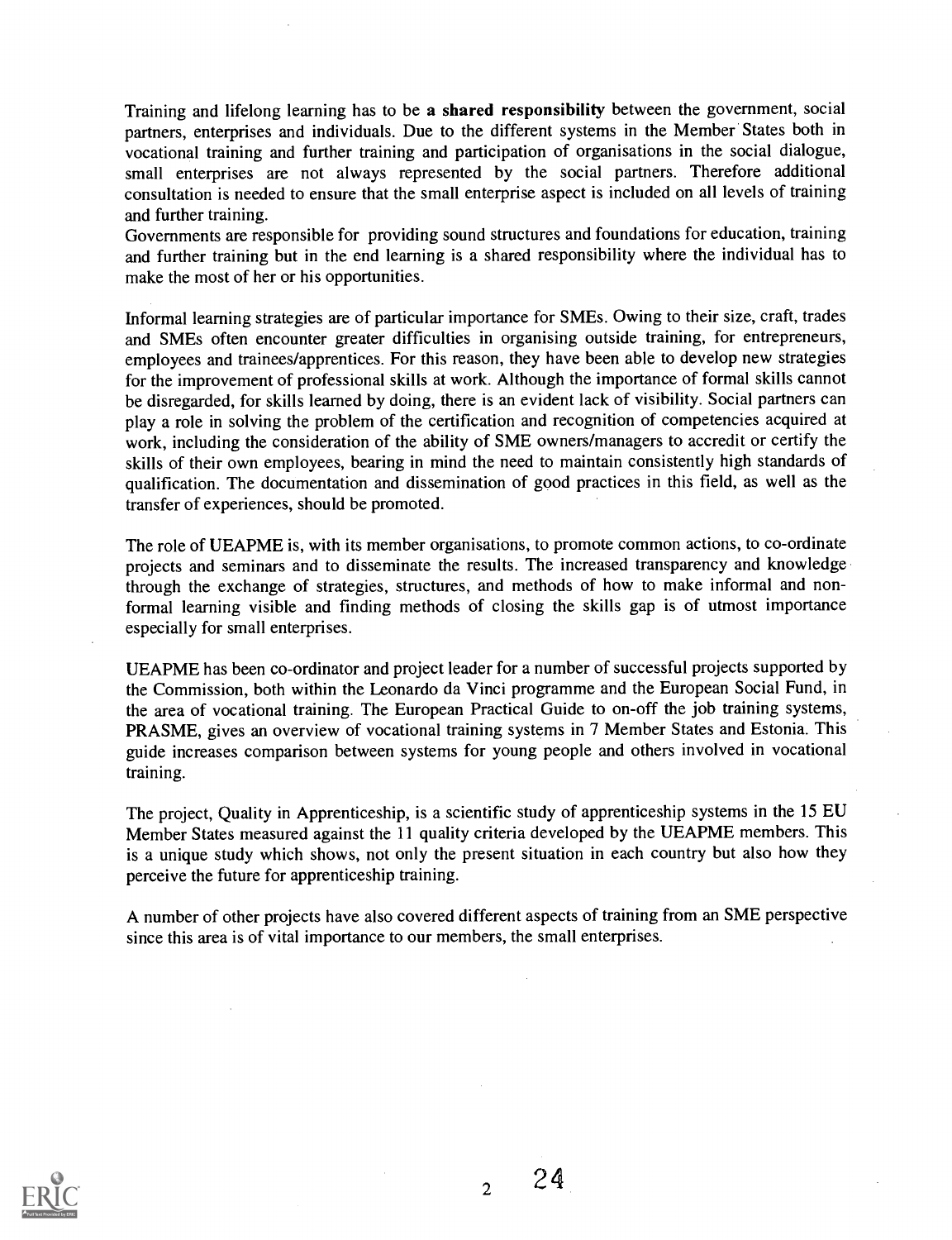#### General comments

The concept of lifelong learning covering formal education and training (initial education and vocational training, higher and academic education) informal and non-formal learning (taking place in the workplace, in society, during the whole life span) for the first time also recognizes the training activities taking place in small enterprises. This is an important recognition since it creates a basis for further knowledge of these activities.

Within the lifelong learning concept there is also a need to consider the roles of the different national education and training systems. In most Member States basic schooling which leads to university studies seems to be promoted more than vocational training. There is certainly a need for both skilled workers and those with a university degree, but the student must be give the opportunity to make an informed choice, therefore both systems must be promoted equally. Vocational training and apprenticeships give an all round education with both theoretical and practical training. This distorted situation needs to be explored further, both because of the increasing shortage of skilled workers and because of the high unemployment rate.

UEAPME wants to stress that education and training are still the responsibility of the Member States and the principle of subsidiarity, again referred to in the Lisbon Summit Conclusions, should continue to be the basis of activity in this field. Having stated this, UEAPME realises the need for a number of initiatives on the European level and the need for co-operation and transparency.

UEAPME believes that continuous training - if related to growth and development – has to be an opportunity for the entire SME work force, equally open to entrepreneurs as to highly qualified and less qualified employees. Both workers and businesses should bear the responsibility for this kind of continuing training. When the training is work related and initiated by the employer the responsibility of financing is with the enterprise. If learning is of a more general nature there is a need for further reflection on the financing aspects. The role of public authorities should also be included in this.

Continuous training is very important for entrepreneurs since they need to acquire new skills in order to be able to face the new challenges of globalisation and the information society. The owner of a small enterprise also needs new knowledge in other tasks concerning the enterprise, accounting, new legislation, personnel management, maintenance, etc. Entrepreneurs in smaller enterprises have more difficulties than in larger ones in finding time and money for the development of these skills, which are so important for the competitiveness of their enterprises.

Regional organisations, training centres, as well as sectorial organisations have an important role to play in determining the needs for skills improvement and addressing those needs. The need for skills 'just in time' is especially important in small enterprises. Therefore the need for diversity, flexibility and accessibility is of great importance.

The use of new methods, such as using ICT for distance and interactive learning must be promoted. Individuals should be encouraged and given incentives to improve knowledge and skills not only in the workplace. Any barrier which hinders this will to learn should as far as possible be removed.

It is important that also the small enterprises' opinion should be taken into account when new methods, structures and systems are agreed on. There is a need for increased understanding of small enterprises and crafts, the environment in which they develop and grow, and how they function as a work organisation.

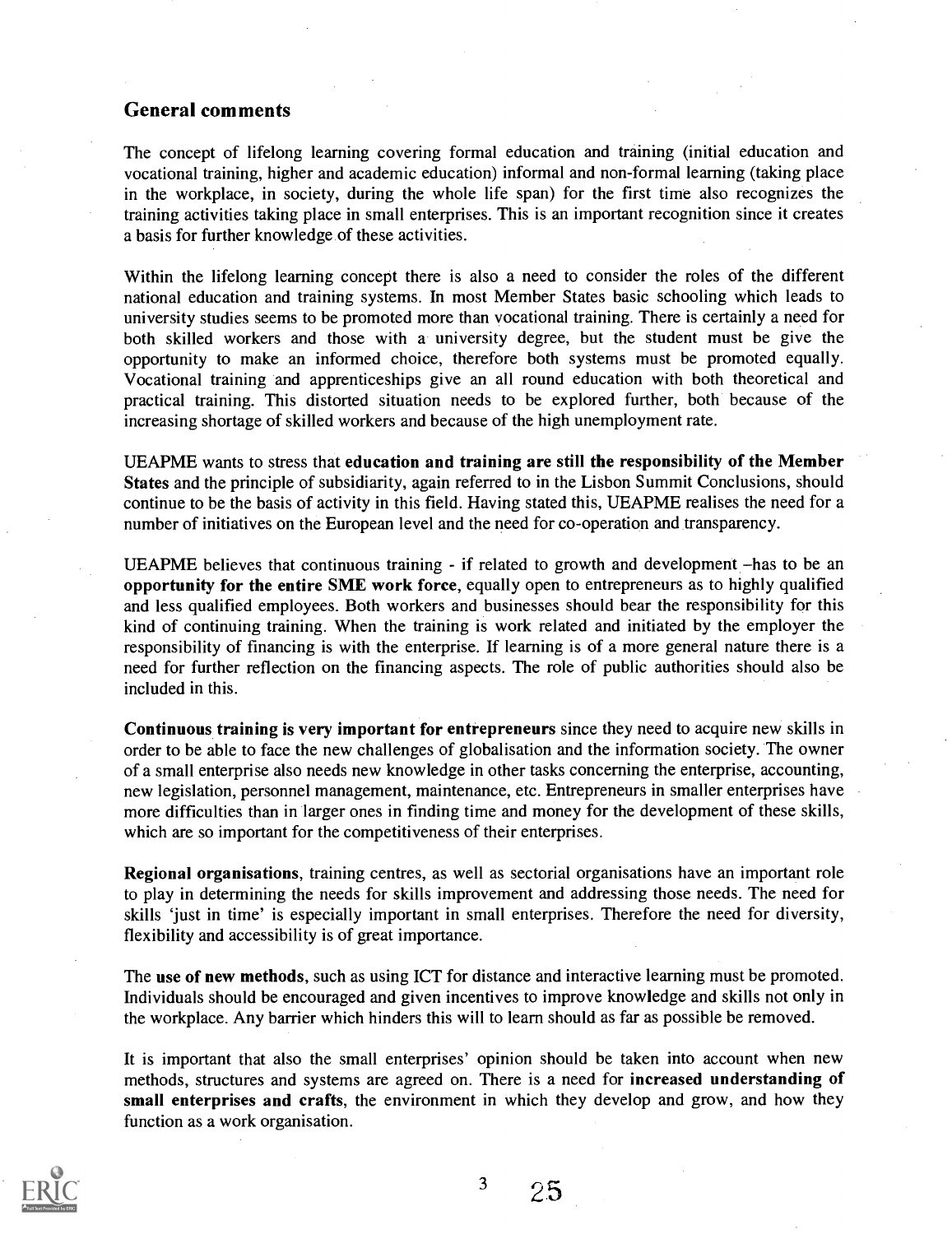In the Memorandum on Lifelong Learning the Commission emphasises the importance of the right of every person to continuous learning and training throughout their lives. UEAPME can agree with the fact that personal development is very important. Nevertheless, we would like to stress the responsibility of the individual to develop their own competencies and their skills.

In this paper UEAPME will concentrate its comments on the need for new and developed skills, to meet the future needs of small and medium sized enterprises. In doing this, we also recognise the need for the SME sector to be more involved in the development of initial education and training. UEAPME is moreover convinced that education and training should remain a national competence and that the European level should concentrate on making systems visible, find instruments to further the mobility of the work force, and improving SME participation by finding basic quality criteria and methods to ascertain improvement of recognition of certificates and diplomas.

Since there exist no statistics and no reliable way to evaluate the non-formal training continuously going on in small enterprises, its visibility has remained poor. There is therefore a need for further knowledge in this field and also to find ways to evaluate informal training. Training provided by institutes is very often unsuited to small enterprises. The times and places for the courses are too inflexible; they require the staff to be away from work for too long periods of time, the content is too theoretical and too formal. All together this means that if alternatives do not exist, even the training courses or programs available will not be used by the small enterprises.

#### Comments on the Key messages of the Memorandum:

#### 1. New basic skills for all

Initial education and training is the responsibility of the Member States. UEAPME believes that a solid foundation for basic skills as an essential prerequisite for continuous learning has to take place in schools, even down to Primary level, and during initial vocational training either in companies or in schools or training centres.

The importance of new skills is recognised by UEAPME, and they include among others, ICT skills, languages, entrepreneurship and social skills. The need for new and improved basic skills must be addressed by governments and it is of importance that governments take into account the improvements suggested by the Employers organisations. New forms and methods of training have to be adopted, and access has to be improved. The individual's need to train and retrain throughout life also implies that there is an onus on the individual to take advantage of the opportunities. For the enterprise, the need for new and improved skills must be met through a variety of innovative methods.

#### 2. More investment in human resources

UEAPME agrees that the level of investment in human resources is too low. Governments and the social partners have a responsibility in creating the overall environment for improvement in this field. However, the element of individual responsibility to improve knowledge and skills remains.

There could be a number of incentives for both employers and employees to improve knowledge and skills. However, one solution will not fit all. This has to be solved on company, or individual



4 26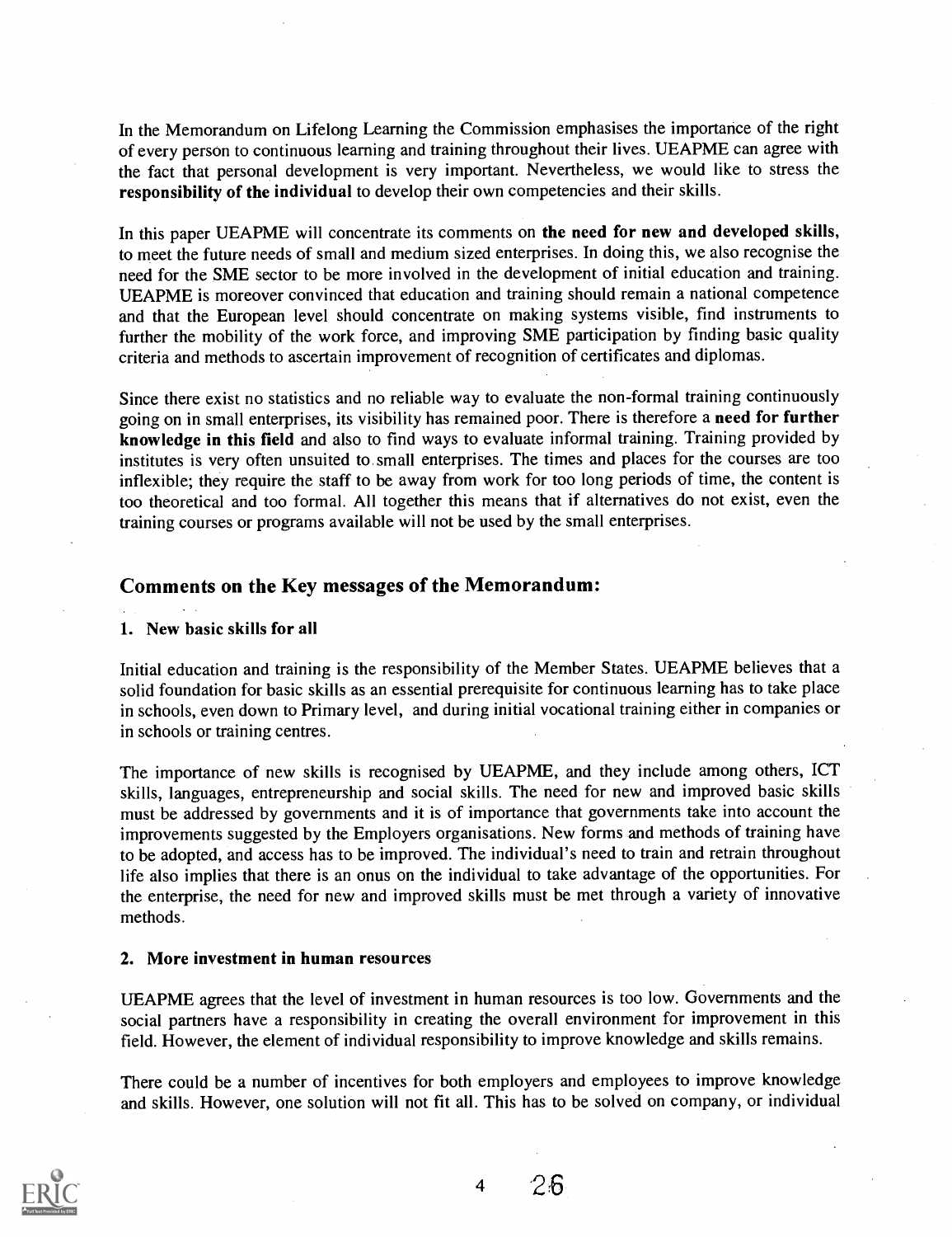level. There could also be fiscal incentives but this is within the competence of the individual Member State.

UEAPME recognises that special attention, according to the needs of the local or regional labour market, must be paid to older workers, to the less qualified and to women entering the labour force. It is essential to develop strategies that also include improving older employees' skills. In crafts, trade and small enterprises, older employees can ensure the transfer of knowledge and know-how related to lengthy work experience. For the less qualified, immigrant workers, or adults without any diplomas/certifications, incentives should be given especially by public authorities. For part-time workers, often women, special strategies have to be developed. There must be a shared responsibility to find incentives which will attract participation from these groups and others which might be less motivated to participate in learning activities. In many cases learning on the job could prove sufficient, certainly in SMEs. UEAPME believes that strategies for "learning organisations" can answer to some of these needs.

#### 3. Innovation in teaching and learning

UEAPME agrees with the Commission that there is a need for introducing new basic skills and for new methods in education and training. However the "old" basic skills cannot be disregarded. Moreover, there is a need for new and improved training of teachers and trainers. The Member States have a responsibility to provide up-to-date knowledge and skills for teachers in the national education systems and to assist in improving pedagogical methods and curricula. A high quality basic education constitutes the basis for further training and lifelong learning.

SMEs have a long tradition of participation in vocational training, on-the job training and apprenticeship. These forms of training are used to different degrees in the Member States. Dual systems where training institutes and enterprises co-operate in training improves both practical and theoretical skills, and gives the individual better opportunities on the labour market.

To facilitate developing national training systems the UEAPME member associations have created 11 quality criteria for apprenticeship. These criteria have been tested in all the Member States and are considered to be of great value in determining quality training. This method could be used also in other areas of training as a means of creating transparency between systems and to give national authorities incentives for improvement, where needed.

#### 4. Valuing learning

The continuously ongoing informal training and improvement of skills in small enterprises has not, until now, been recognised. The general view has therefore been that, because employees in SMEs participate in training outside the workplace to a lesser degree than other workers, there is less training. Since this is not the case, methods to value informal learning must be introduced. Studies in both the UK and Sweden show that there is a considerable amount of on the job training in the small enterprises whereas in enterprises with more than 100 employees most training activities take place externally, or through defined in-house training programmes that are more easily co-ordinated with formal external training provision.

Existing systems of valuing competence do not take into account the ongoing development of skills in small enterprises. Diplomas and certificates are mainly verification of knowledge in a specific area and do not recognise transversal skills, which become increasingly important for the whole

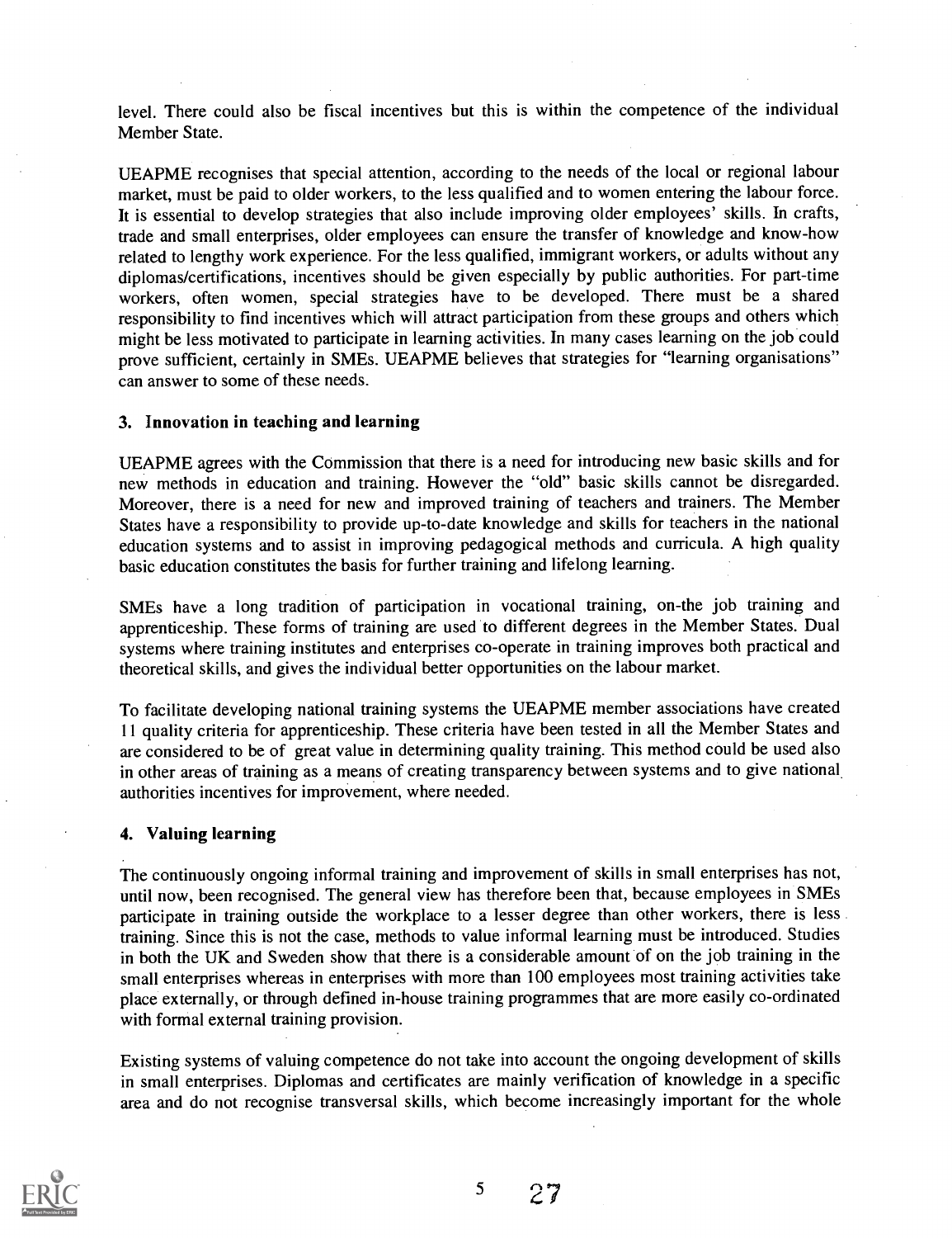workforce. UEAPME therefore stresses that the development of systems for valuing informal skills is of the utmost importance, especially by owners/managers themselves.

#### 5. Rethinking guidance and counselling

UEAPME agrees with the Commission in that there is a need for improved guidance and counselling. Information and advice of good quality is essential for the individual, and for the entrepreneur to make a satisfactory choice. This is important not only in choosing a profession but also in changes in careers and profession throughout life. In this field the public sector has a responsibility but also sectorial organisations and regional centres could play an important role. An exchange of good practise and methods between Member States could be of value.

#### 6. Bringing learning closer to home

In bringing learning closer to home the use of ICT must play an important role. Methods and systems for distance learning for individuals are now readily available. The possibility for each individual to use PCs not only in the workplace but also in schools, training centres, public institutions and internet cafes increase. Having stated this there will be for a long time to come, a need for improved access to more conventional courses and further training opportunities. This is also the responsibility of the Member States. The Employers organisations and the unions have a responsibility to point out the needs and which developments are needed for the future.



6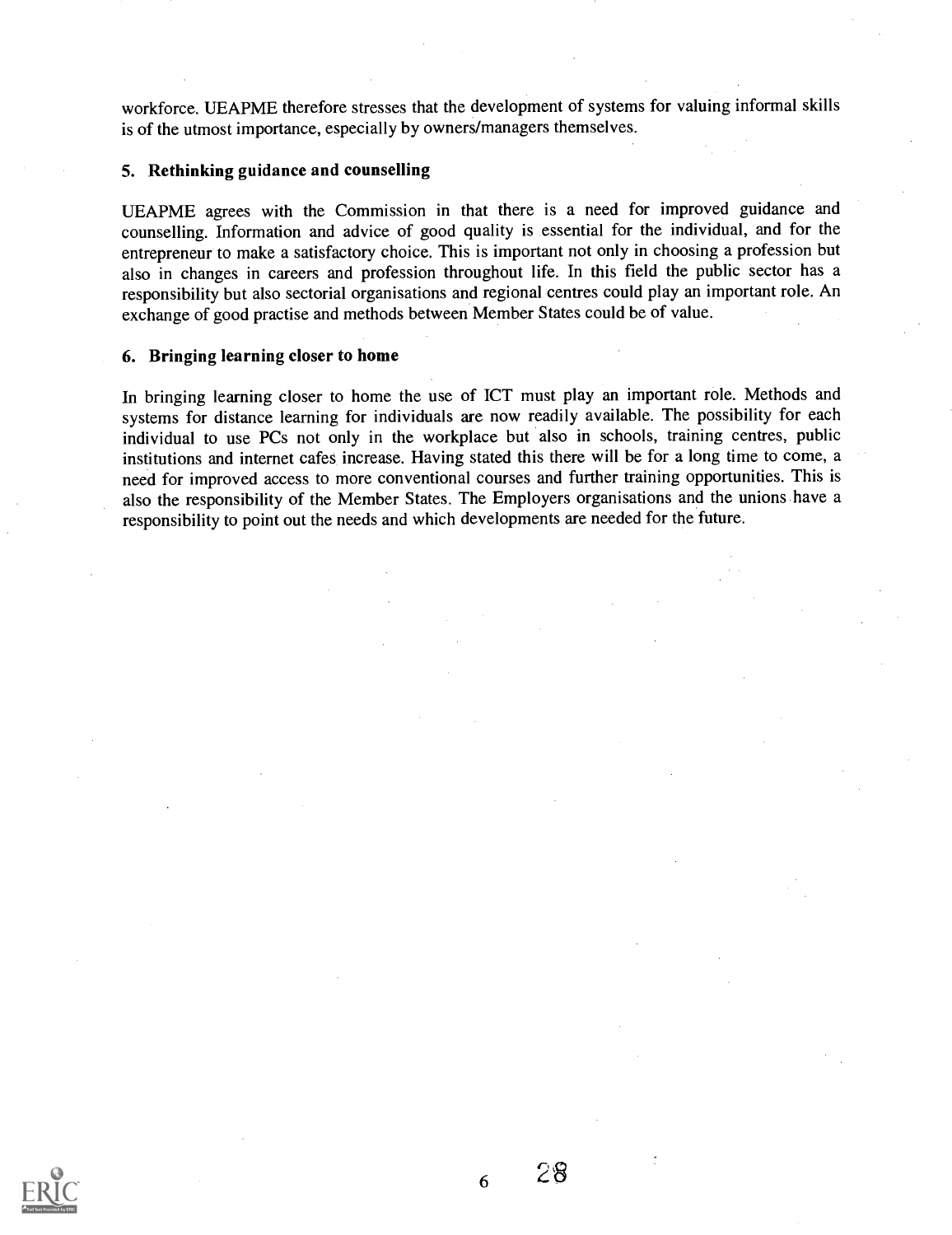#### Summary

It must be recognised that small enterprise needs are different than big ones both in structure, management and organisation.

For lifelong learning to be successful, activities must also include the entrepreneur.

SMEs must be consulted and represented in planning and implementing initial vocational training programmes, further training and retraining

The skills needed in small enterprises are usually developed within the enterprise. Existing systems are too inflexible and too expensive to be used. More flexible systems and increased use of interactive, distance learning methods need to be developed.

Informal learning and on the job training are not visible and therefore not sufficiently valued. Development of systems for valuing informal skills is of the utmost importance.

Flexibility and rapid changes are needed in the training offer. Training offers need to be regional, sectorial, easily accessible, and tailored to the small enterprise needs.

Guidance and counselling must be improved. Good practice and benchmarking should be used to promote improvement.

Brussels in July 2001

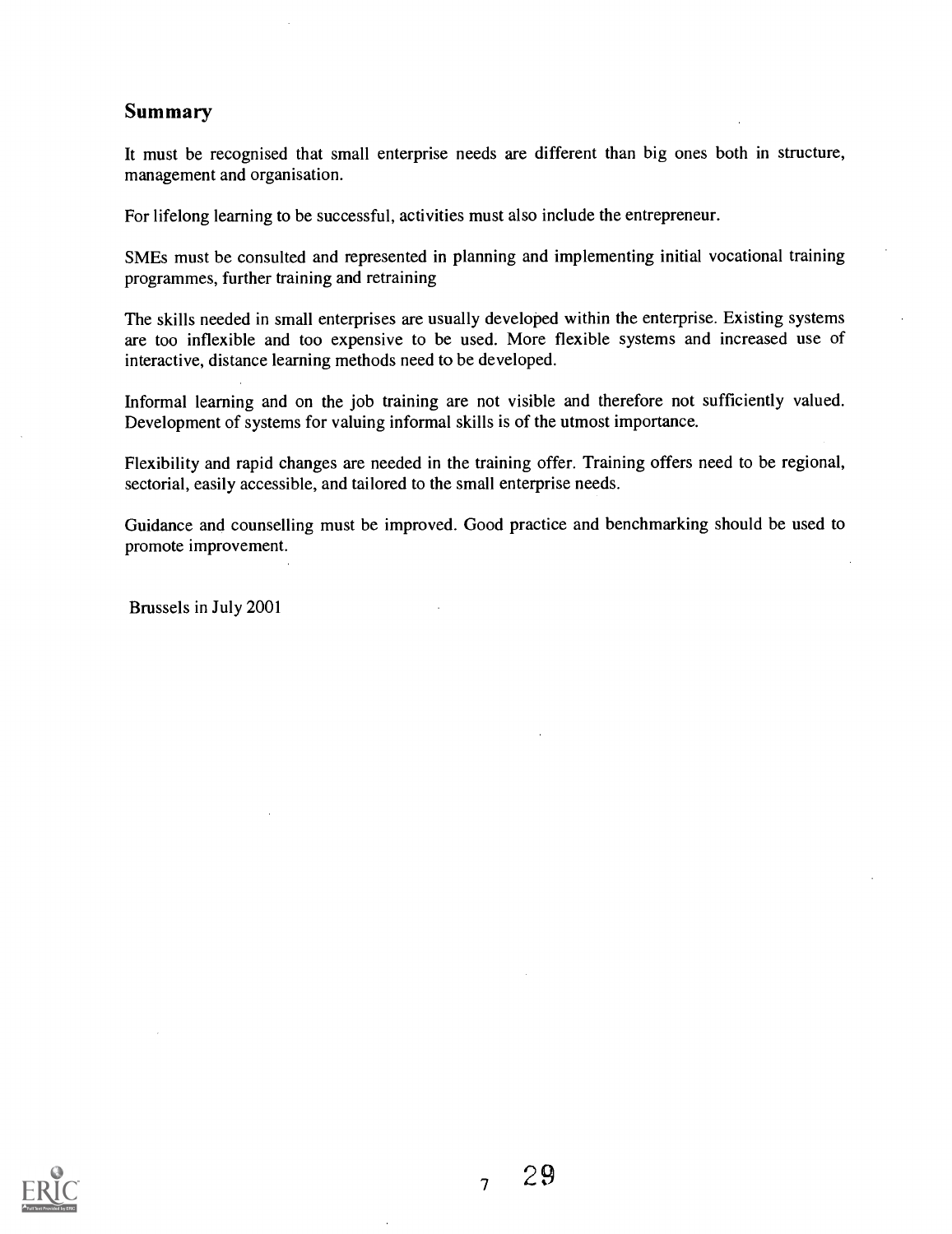### PART FOUR



UNION OF INDUSTRIAL AND EMPLOYERS' CONFEDERATIONS OF EUROPE UNICE position paper on the Commission Memorandum on Lifelong Learning



 $30 -$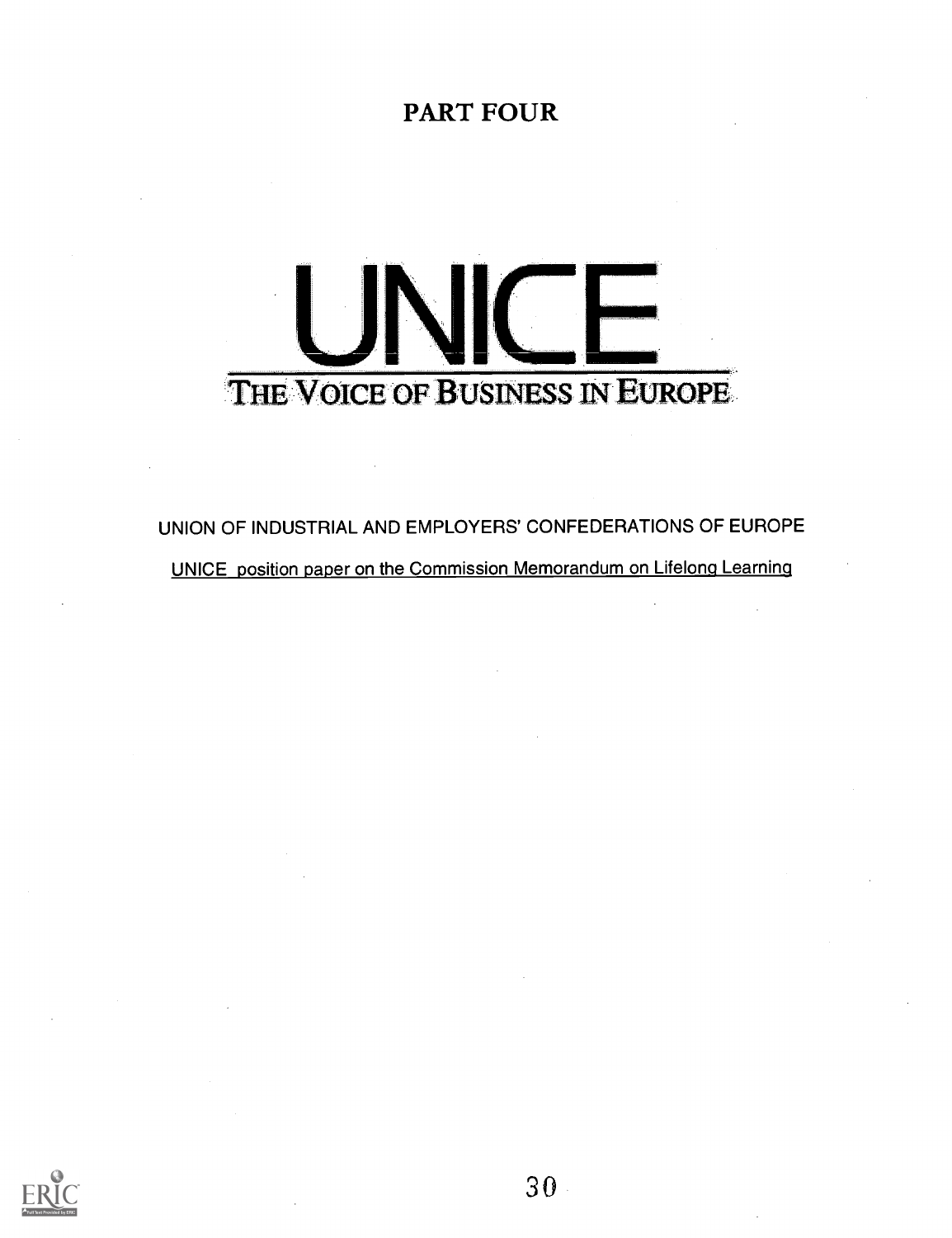

Ref: S/10.3.13/2001/ UNICE position LLL final 6 June 2001 6 June 2001

#### COMMISSION MEMORANDUM ON LIFELONG LEARNING

#### UNICE POSITION PAPER

#### Executive summary

With its emphasis on the knowledge economy, the Lisbon European Council has triggered a new focus on lifelong learning in Europe.

UNICE fully agrees that lifelong learning is essential to promote economic competitiveness, employability and active citizenship. It broadly welcomes the Memorandum on lifelong learning which aims to define a strategy for lifelong learning. However, it stresses that the main responsibility for developing lifelong learning is national. Only if training offers correspond to companies' needs will employability and competitiveness be enhanced. As there is no one-size-fits- all solution in this respect, the proposed strategy should include exchanges of experiences.

In terms of content, employers believe that the envisaged strategy should seek to raise the demand for - and reduce barriers to - lifelong learning, improve national education and training systems and tackle high levels of illiteracy, and promote effective investment. How to meet emerging skills needs is a major challenge and increasing competences in new basic skills is important, but it should not be at the expense of traditional basic skills.

Employers are committed to identifying ways to develop ongoing access to learning and skills development. They support the objective of promoting investment in human resources through formal and non-formal training schemes. However instituting an individual legal right to lifelong learning is not an inappropriate tool to widen access to learning. Instead one should focus on the more practical questions of motivation, access and barriers to people - particularly the low qualified - upgrading their skills. To be effective, the strategy for lifelong learning should give priority to tackling issues such as the lack of interest among individuals, time constraints, course fees and the lack of awareness of learning opportunities, etc. It should aim at promoting conditions that will motivate not only companies but also individuals, who also have a responsibility for their own employability, through incentive measures to encourage both financial investment and commitment to learning.

Diplomas, certificates and qualifications are important. The key challenge for the future is how to make competences acquired formally and informally visible and recognisable as this is a pre-requisite for labour and cross-border mobility.

A shift from a supply-side approach to a demand-side approach to guidance and counselling is needed. Everyone should have easy access to good quality information and advice throughout their working lives. Private initiatives, market-based services and social partners actions have to be taken into consideration as ways to accompany individuals throughout their professional life.

Employers welcome the emphasis on partnership. Social partners' agreements can be useful. However, other forms of cooperation or partnerships between players deserve equal attention.

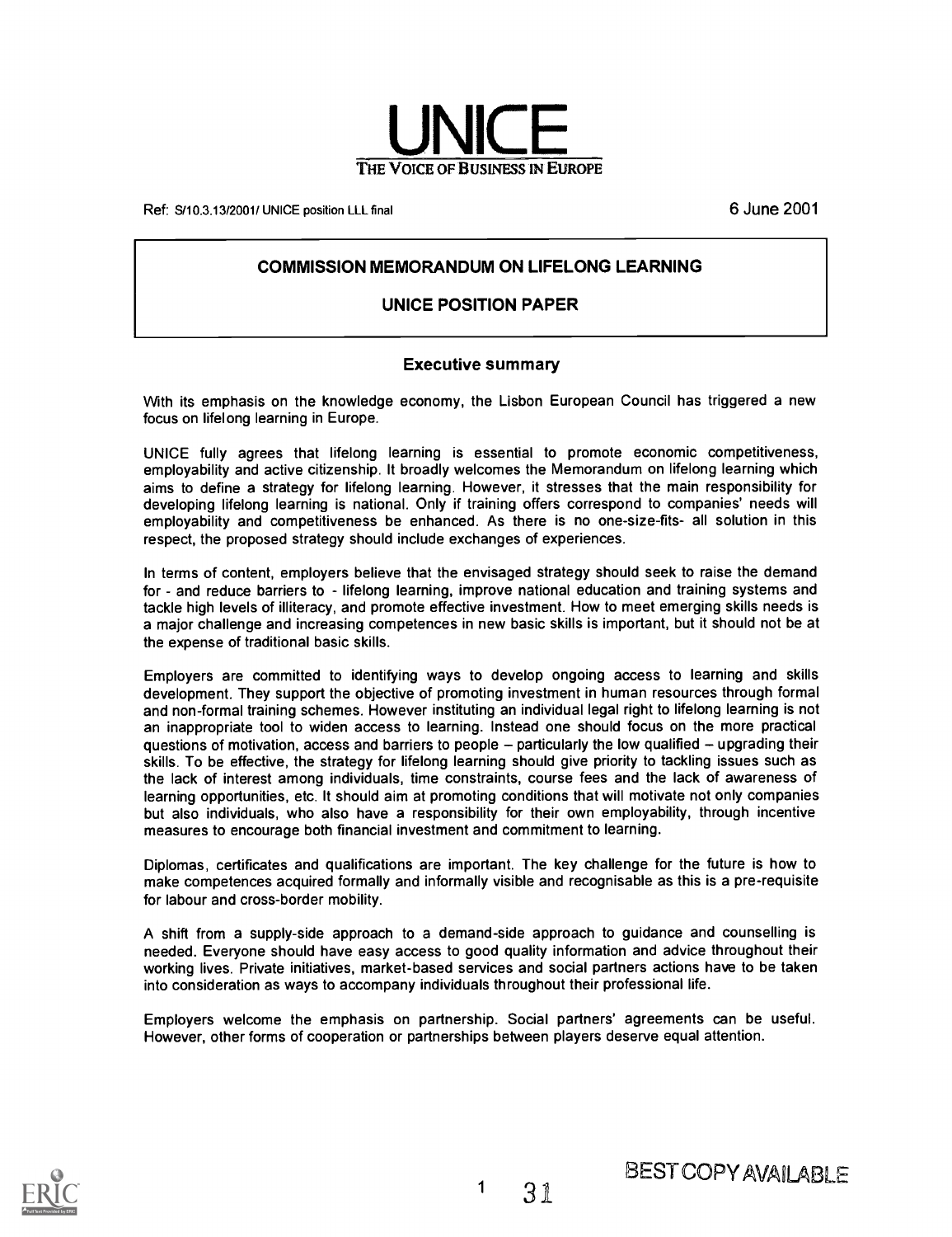

Ref: S/10.3.13/2001/ UNICE position LLL final example and the state of the state of the S/001 of the S/001 of the S/001 of the S/001 of the S/001 of the S/001 of the S/001 of the S/001 of the S/001 of the S/001 of the S/00

#### COMMISSION MEMORANDUM ON LIFELONG LEARNING

#### UNICE POSITION PAPER

#### Introduction

- 1. With its emphasis on the knowledge economy, the Lisbon European Council has triggered a new focus on lifelong learning in Europe. At the end of October 2000, the Commission put forward a Memorandum on Lifelong Learning, which aims to identify a strategy for lifelong learning.
- 2. UNICE warmly welcomes this debate, as updating of knowledge, skills and competencies is crucial to the competitiveness of European companies.
- 3. The Commission proposes six key messages, which suggest that a coherent life long learning strategy for Europe should:
	- guarantee universal and continuing access to learning,  $\bullet$
	- raise levels of investment in human resources,  $\bullet$
	- develop effective teaching and learning methods,
	- improve the way in which non-formal learning is understood and appreciated,
	- ensure good quality guidance and counselling,
	- provide life long learning opportunities closer to home through ICT.
- 4. The memorandum aims at a framework of partnership that will allow to base lifelong learning on a shared responsibility among all players (Member States, EU institutions, social partners, local authorities, enterprises, individuals, NG0s, the world of education and training, etc.).

#### General comments

- 5. UNICE fully agrees that lifelong learning is essential to promote economic competitiveness, employability and active citizenship. Employers can broadly welcome the objectives of the Memorandum. However, they believe that the envisaged strategy should take full account of the fact that the main responsibility for developing lifelong learning is national and should be based on the following principles:
- Develop a learning culture that reduces barriers to lifelong learning and promotes new  $\bullet$ basic skills: UNICE agrees that every individual should be able to access opportunities to learn and to acquire basic qualifications and key skills, in initial education and training and in continuing vocational training. Therefore, UNICE believes that a major challenge is now to find how to raise the demand for, broaden the access and reduce barriers to, lifelong learning and new basic skills.

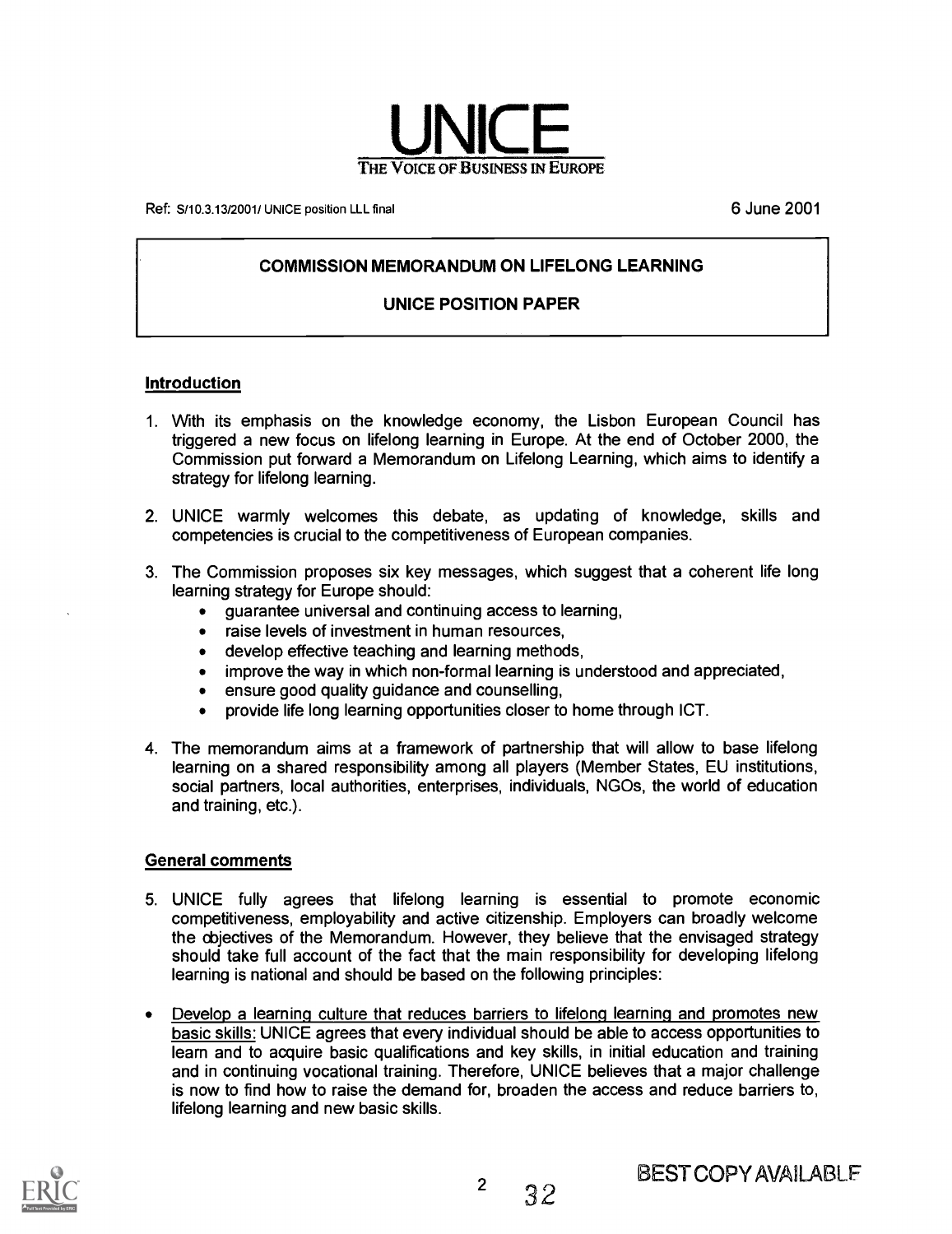- Develop national systems to take up the challenges from lifelong learning: The proposed strategy should put particular emphasis on improving national education and training systems and tackling high levels of illiteracy and innumeracy throughout Europe.
- Give a comprehensive view of resources used for lifelong learning systems in education and training, and in learning at the work place: Whilst sustained investment in education and training is key, the real priority is to make sure that investment is effective and efficient. The proposed strategy should therefore aim at promoting effective and efficient investment in human resources.
- Underline the necessity for the individual to take up responsibility for lifelong learning: In addition to asking employers to meet skills needs, it is critical to put great emphasis on the responsibilities of individuals for their own employability and lifelong learning.
- 6. Finally, some of the terminology used in the memorandum is confusing and some proposed concepts should be clarified. For example, the reference to "lifewide" learning is confusing. The delineation between `non-formal' and 'informal' learning is also difficult to understand. UNICE believes that it would be better to stick to the terminology of "life long learning" and to the distinction between "formal" and "non-formal" learning.

#### Detailed comments

#### Key message 1: new basic skills for all

What can be done to cope with ceaseless demands to adapt existing curricula to new needs?

- 7. In a world characterised by continuous change, school and college curricula must constantly adapt to new needs. One way of coping with this pressure is to ensure that foundation education and training effectively equip people with basic skills that will allow them to learn throughout their working lives. These basic skills include:
	- values and attitudes that are needed to participate actively in economic and social  $\bullet$ activities which are an integral part of working,
	- numeracy and literacy,
	- key skills (social skills, ICT skills, problem-solving skills),
	- intercultural skills including language skills.  $\bullet$

Periodically checking that the content of curricula is adequate to equip people with basic skills will always be necessary. However, if the basic skills content is broadly appropriate, it will be easier to focus efforts on those aspects of curricula designed to equip people with up-to-date job specific skills, which usually require more frequent up dating.

8. Finally, European employers would like to emphasise that, while they strongly support the Commission's plea to increase competences in "new" basic skills, this should not be at the expense of traditional basic skills, where there are still serious problems. The levels of illiteracy and innumeracy in many Member States remain too high. Governments must tackle this issue without delay. Failing that, ambitious initiatives to upgrade "new" basic skills, or any type of lifelong learning, have a slim prospect of success.

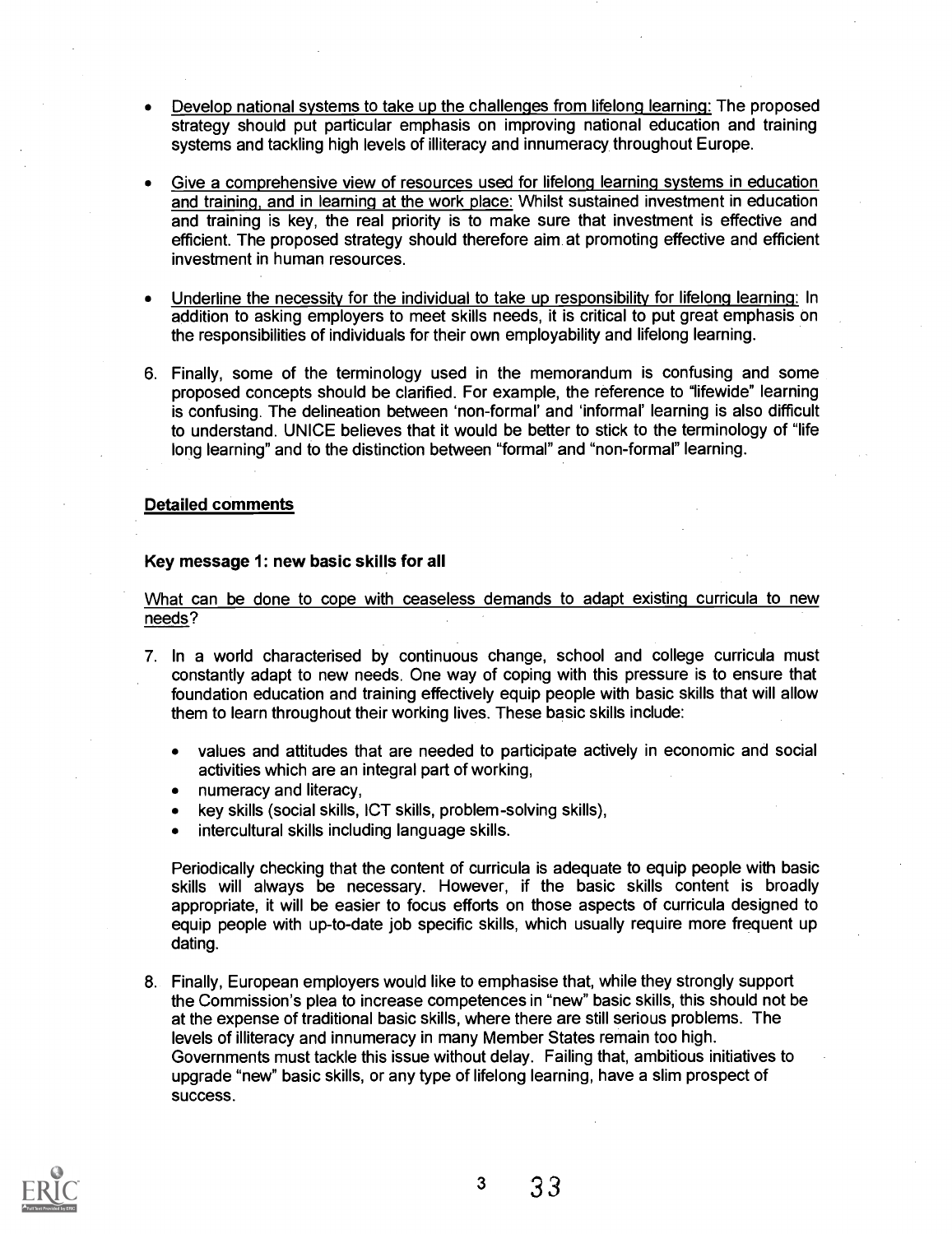#### Can an individual right to life long learning be envisaged?

- 9. UNICE feels that access to lifelong learning should be promoted. It is committed to identifying ways to develop ongoing access to learning and developing skills. However the European employers are opposed to instituting an individual legal right to lifelong learning as it is an inappropriate tool to widen access to learning, for three main reasons:
	- Firstly, it is highly probable that the people who would make use of an individual legal  $\bullet$ right to lifelong learning would not be those most in need of better access to education and training opportunities. This is backed up by evidence from those Member States, which do operate rights to time off to study, and where the higher skilled employees predominantly take up rights to training.
	- Secondly, the type of training undertaken under such schemes often has little direct relevance to the workplace.
	- Thirdly, it is difficult to see how it would be possible to give effect to such an individual legal right, as it is unclear who would have responsibility for it. For example, if individuals believed their 'right' to lifelong learning had been violated, who would they take a case against?
- 10. Given that an individual legal right to lifelong learning would not reach the appropriate target groups (i.e. low-skilled) and would be extremely difficult to put into legal effect, UNICE recommends a focus on the more practical questions of motivation, access and barriers to people  $-$  particularly the low-qualified  $-$  upgrading their skills.
- 11. Employee skills development is a shared responsibility of the employer and the individual. This means that the aim of a strategy for lifelong learning is to create the conditions that will motivate companies and individuals to live up to their responsibility. Research stresses that the lack of interest of individuals themselves is a key barrier to skills development. Other obstacles to learning include the constraints of time, course fees and lack of awareness of learning opportunities. Any strategy for lifelong learning should give priority to tackling these obstacles.

#### How can access to adult vocational training be improved, in particular for older workers, parttimers, temporary workers and the unemployed?

- 12. The Memorandum stresses the importance of improving access to adult vocational training, in particular for older workers, part-timers, temporary workers and the unemployed. UNICE believes that the best way to achieve this would be through identification of the practical obstacles encountered by these categories of workers in each country, followed by monitoring and sharing experiences on solutions found in each individual Member State.
- 13. Concerning part-time work and temporary work, the memorandum establishes a link between the flexibility of working time stemming from these forms of work and the possibility to expand time for learning. UNICE agrees that this link exists in specific cases. However, employers would also like to stress that part-time work and temporary work are a way to avoid unnecessary career breaks and, hence, are a tool for informal learning. Facilitating these flexible forms of work must therefore be taken into consideration in the context of a strategy for lifelong learning.



<sup>4</sup> 3 4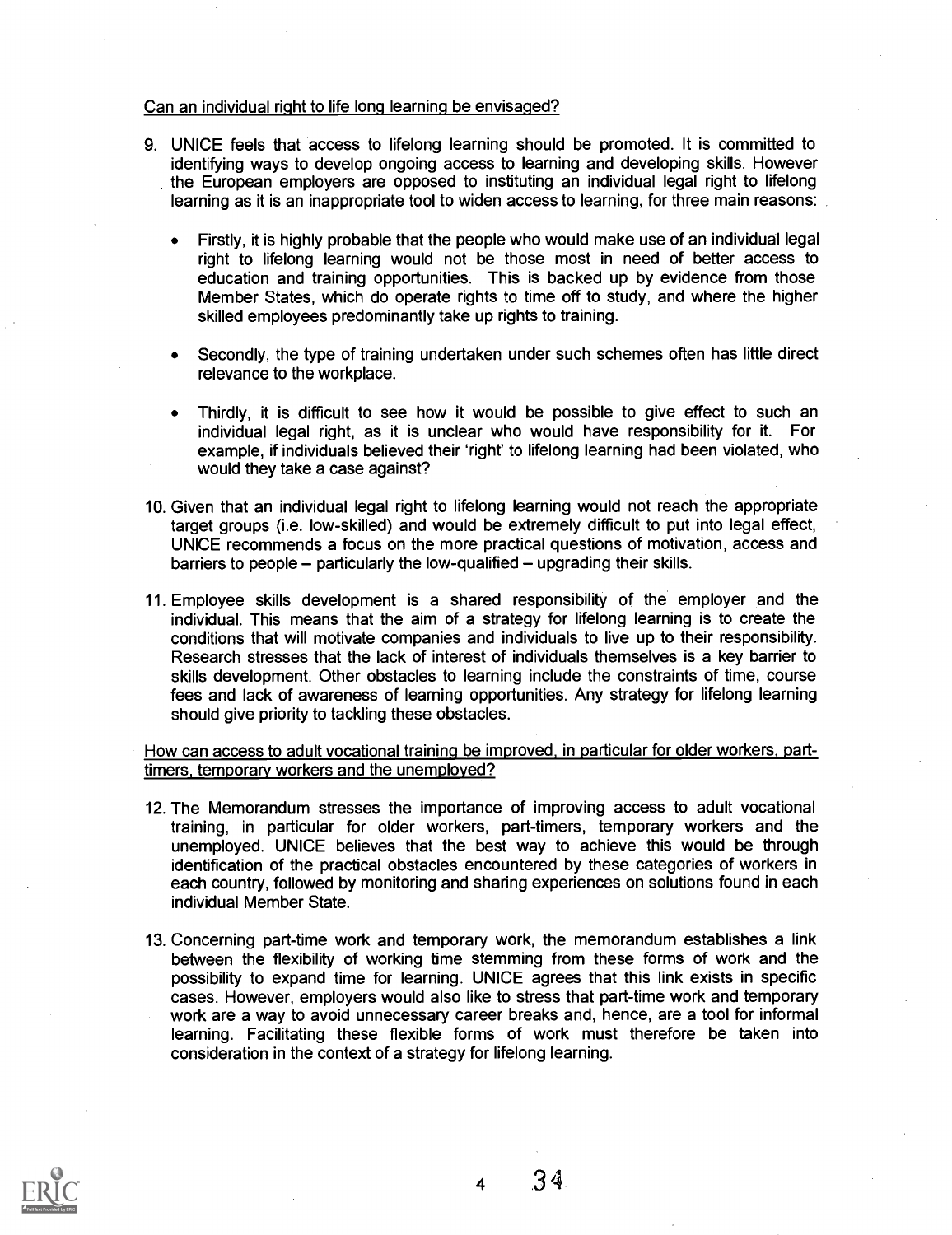#### What could be effective ways of monitoring and meeting emerging skills needs?

- 14. Only if training offers corresponds to companies' needs will employability and competitiveness be enhanced. The Memorandum therefore rightly raises the question of monitoring and meeting emerging skills needs. However, there is no one-size-fits-all solution. A strategy for lifelong learning should include exchange of experiences.
- 15. The newly created observatory of change on the one hand, and the high level task force on mobility and skills on the other hand, could be useful tools to help identifying some trends in terms of emerging skills needs. However, UNICE would like to stress that
	- the company level is crucial to identify competences and skills needs;
	- the further you move away from the enterprise, the more difficult it is to predict skills  $\bullet$ needs;
	- inaccurate forecasts can have the devastating effect of producing, instead of preventing, unemployment.

Extreme caution should therefore be recommended when drawing conclusions from identified emerging needs.

#### Key message 2: more investment in human resources

- 16. UNICE fully supports the objective of promoting investment in human resources. However, the figures available only trace investment in formal training schemes and therefore do not reflect the investment in human resources in non-formal learning spent by companies and individuals. Ways must be found to make that investment trans parent in order to reflect a total investment in human resources. Moreover the issue of how to improve the outcomes of investment is more important than a simple quantitative approach.
- 17. UNICE agrees that:
- it is necessary to rethink what counts as investment in order to promote investment in human resources,
- no single solutions is feasible, or desirable in this respect,
- benchmarking good national practices could help spread innovative solutions across Europe.
- 18. The memorandum refers to a variety of interesting incentive measures aimed at encouraging both financial investment and commitment to learning. UNICE fully supports this approach.
- 19. No fiscal restraints should be put on companies' or individuals' investment in human resources. Fiscal incentives to investment in this field are the competence of governments. Decisions on accounting rules and fiscal regimes are not part of the negotiating competences of social partners. Social partners's agreements would therefore not be an appropriate form of action in these fields.
- 20. Instituting a European award for innovative initiatives to that effect could add value. As the Commission rightly says, encouraging and enabling individuals to co-fund and take control of their own learning is crucial for success. It may be better not to restrict the

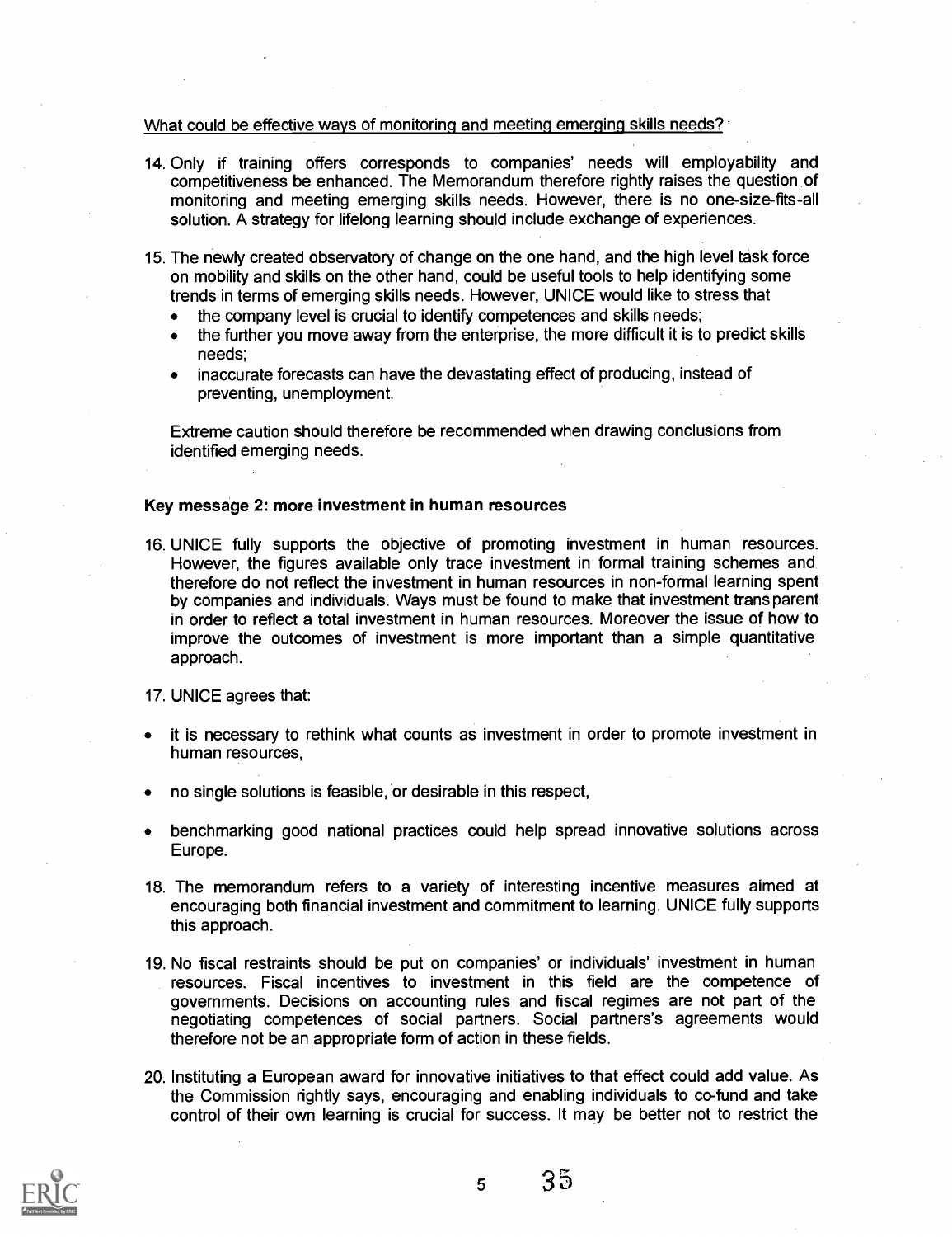envisaged award to company initiatives only, so as not to exclude relevant initiatives by other players.

21. UNICE welcomes the emphasis on partnership in the document. Social partners agreements can have an important impact on learning. However, negotiating on training is only a part of a lifelong learning strategy and other forms of cooperation or partnerships between players deserve equal attention.

#### Key message 3: innovation in teaching and learning

- 22. ICT-based learning offers great potential and deserves special attention when a lifelong learning strategy is being developed. For companies, they can reduce the cost of learning and optimise investment in human resources. For individuals, learning at a distance allows to optimise the use of the time devoted to training and can reduce obstacles to people engaging in training activities.
- 23. However, as the memorandum rightly points out, learning is ultimately a social process and the fact that a work has to do with teaching and barning is often not recognised explicitly. Consideration within the strategy of lifelong learning should therefore be given to develop a better understanding of the implications of distance learning as a social process.

#### Key message 4: valuing learning

- 24. UNICE fully agrees that an important task of education and training systems is to make learning visible and recognisable. Diplomas, certificates and qualifications are important and having transparent and easily recognisable qualifications is a pre-requisite for labour mobility. However, contrary to what is stated in the memorandum, UNICE is not convinced that the rising importance of this issue is due to "a much higher demand for recognised learning than before". Rather, the perceived rise in demand seems due to the fact that a rising proportion of competences are acquired informally and that existing systems are not designed to make them visible. The key challenge for the future is how to make competences acquired informally visible and recognisable. Employers regret that, despite explicit references to informal or non-formal learning, the memorandum seems to limit the debate to "competencies acquired in youth or community associations" and does not really propose articulated ideas for debate on this crucial issue.
- 25. Ensuring transparency and mutual recognition of formal national qualifications at EU level to promote cross-border mobility is also an important challenge in the context of a strategy for lifelong learning. Employers support initiatives such as the European credit transfer scheme (ECTS), Europass, European computer driving licence and development of a European diploma for basic IT skills. However, they have still some doubts about the usefulness of the European CV proposed in Lisbon. Moreover, if a European CV is to be developed, it is important to reinforce the convergence of this CV and the electronic CV of EURES jobseekers database to avoid any duplication and inconsistencies.

#### Key message 5: guidance and counselling

26. UNICE welcomes the fact that the Memorandum clearly states that a new approach to guidance and counselling is needed in order to ensure that everyone has easy access to good quality information and advice throughout their working lives.

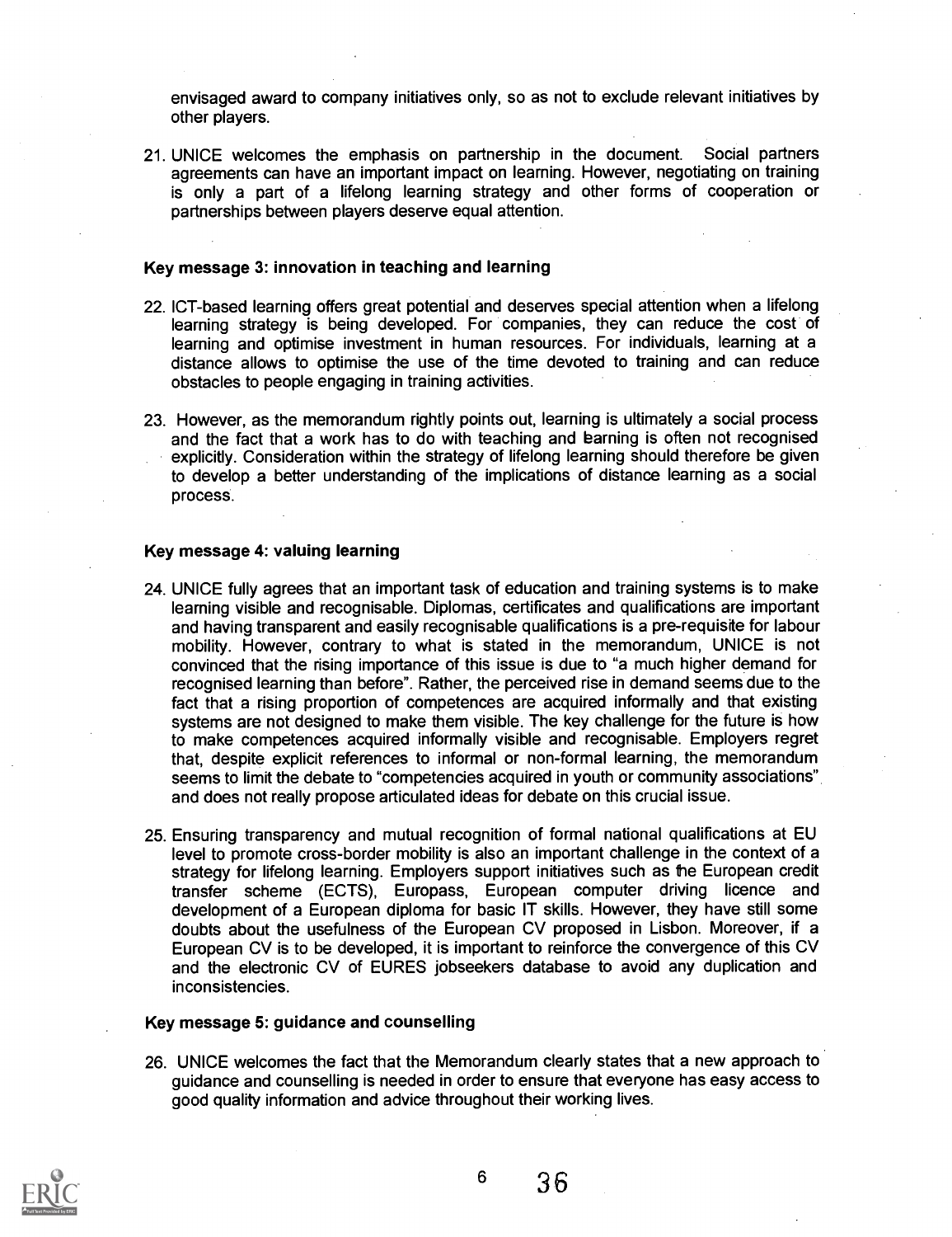- 27. UNICE agrees that a new approach on guidance and counselling should express a shift from a supply-side approach to a demand-side approach.
- 28. The public sector has an important responsibility in this respect. However, developing guidance and counselling throughout the working life implies that private initiatives, market-based services and social partners actions have to be taken into consideration as ways to accompany individuals throughout their professional life.

#### Key message 6: bringing learning closer to home

- 29. UNICE believes that this debate is linked to the debate around key message 3 and therefore both issues should be dealt with together when a strategy for lifelong learning is being developed.
- 30. Moreover, some of the ideas suggested in this section are still too theoretical and insufficiently thought through in operational terms to give meaningful answers.
- 31. Finally, while turning schools and training centres into multi-purpose local learning centres, UNICE suggests that innovation in teaching and learning and bringing learning closer to home should respect the priority role of schools and centres for their respective core audiences.

#### **Conclusion**

- 32. To summarise, UNICE would support a strategy for lifelong learning which takes into account the fact that the main responsibility for developing Ifelong learning is national and based on principles developed in paragraph 5.
- 33. Employers believe that the issues raised under the six key messages proposed by the Commission are broadly the right ones. However, they would suggest a regrouping of key messages 3 and 6.
- 34. UNICE is aware that the set of messages proposed aim at defining a balanced strategy for life long learning. UNICE therefore recommends that a balance is maintained when conclusions are drawn from the debate and that the emphasis is placed on motivation and practical ways to reduce real obstacles to lifelong learning.
- 35. UNICE would like to draw attention to the ongoing discussions on the promotion of lifelong learning with ETUC in the context of the social dialogue at EU level. The result of this work will complement the conclusions of the Lisbon summit as well as the ideas presented in the Memorandum.

\*\*\*\*\*\*\*

European Commission Directorate-General for Education and Culture Rue de la Loi, 200 / Wetstraat, 200 B-1049 Bruxelles / Brussel Tel.: 32 -(0)2 299 11 11 E-mail: eac-info@cec.eu.int http://www.europa.eu.int/comm/education/life/index.html

Directorate-General for Employment and Social Affairs Rue de la Loi, 200 / Wetstraat, 200 B-1049 Bruxelles / Brussel Tel.: 32-(0)2 299 11 11 E-mail: empl-info@cec.eu.int http://www.europa.eu.int/comm/dgs/employment\_social/index\_en.htm